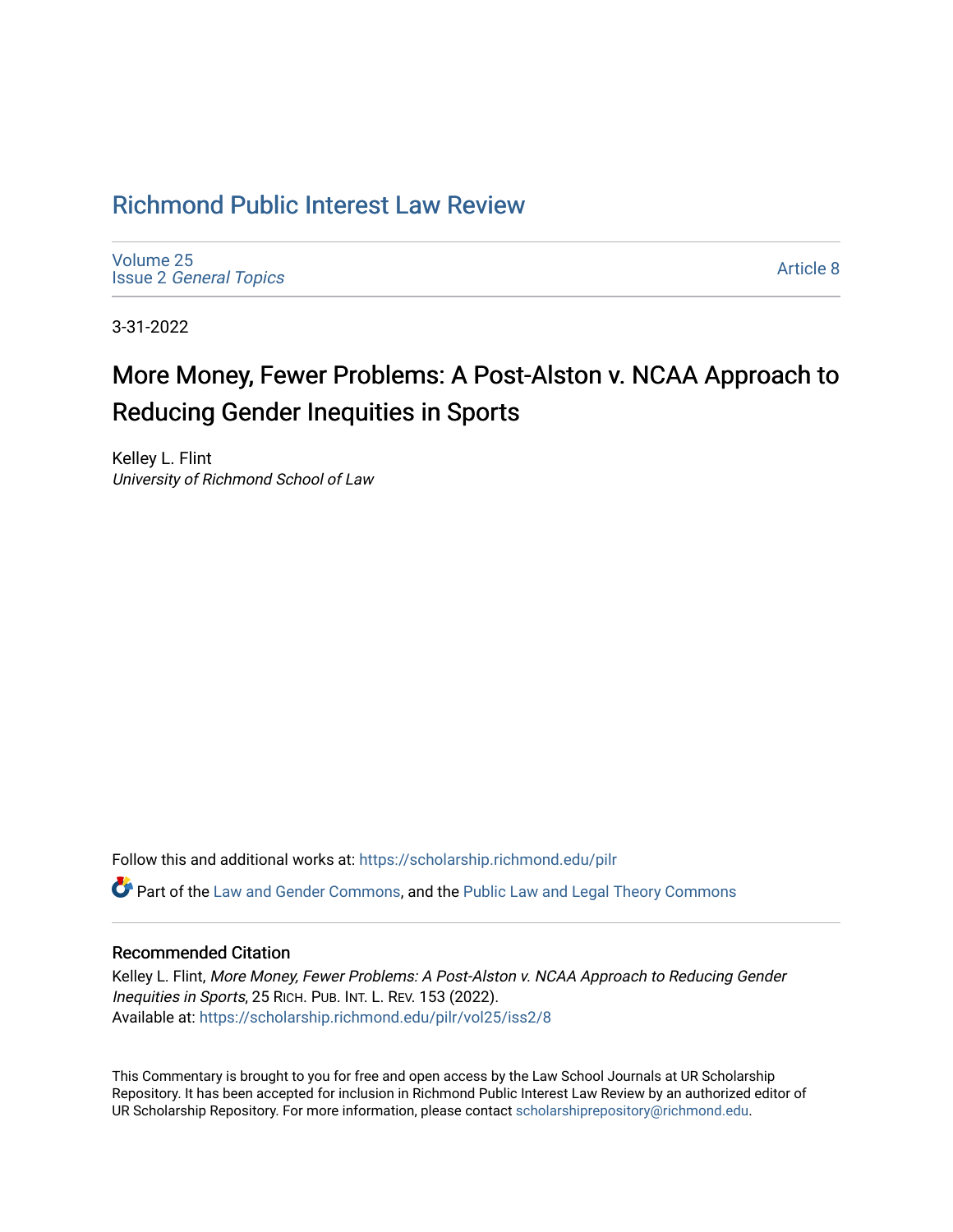# MORE MONEY, FEWER PROBLEMS: A POST-*ALSTON V. NCAA* APPROACH TO REDUCING GENDER INEQUITIES IN SPORTS

*Kelley L. Flint\**

<sup>\*</sup> J.D. Candidate, Class of 2022 at the University of Richmond School of Law. Kelley Flint has focused on issues impacting gender equity and environmental justice. As a former college athlete, her studies place a particular emphasis on gender equity in athletics. She graduated from Virginia Commonwealth University with a major in Journalism and minor in Environmental Studies.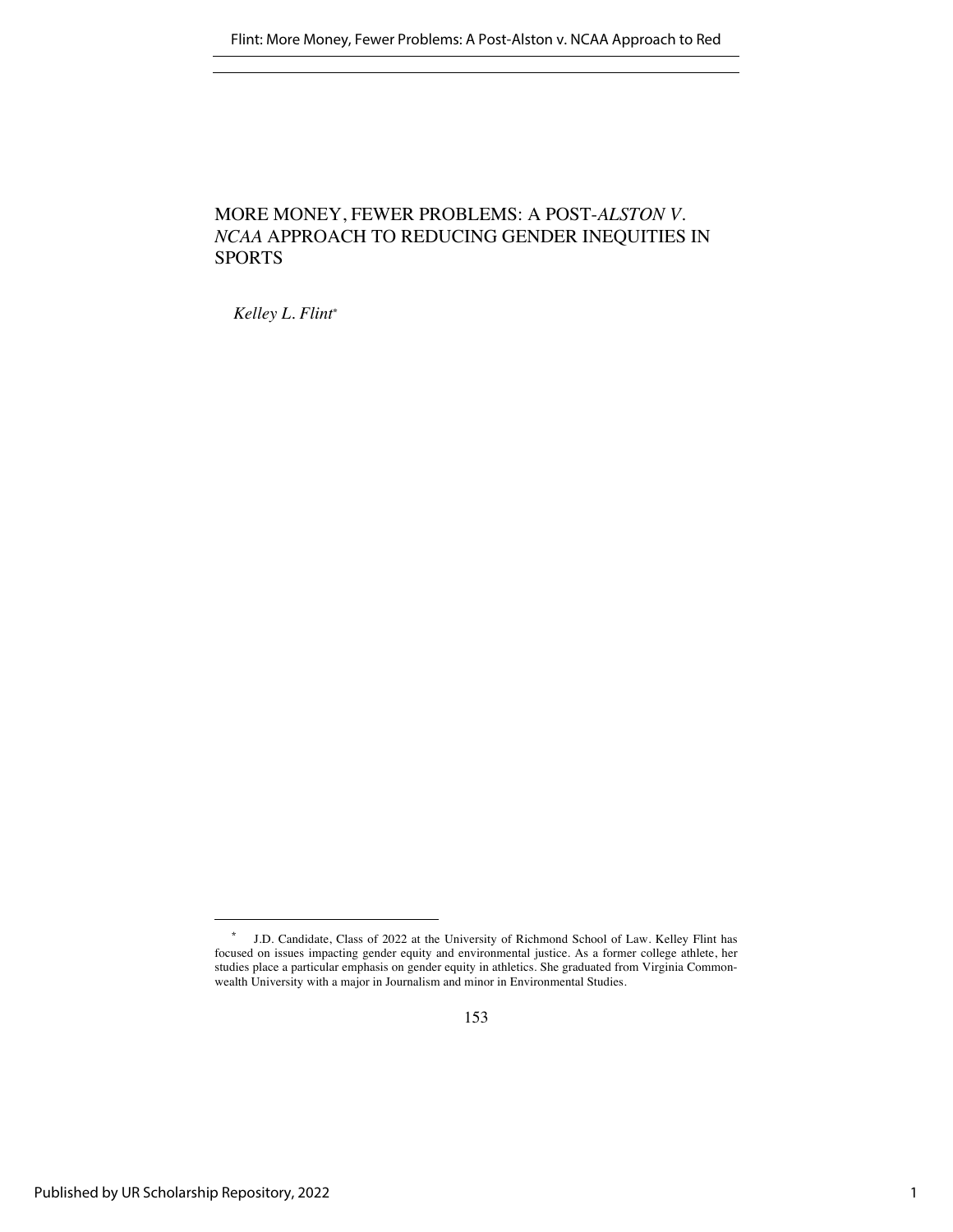*"As a girl growing up, I was always taught to be so grateful for the crumbs. Women are taught that. No more. We are only going to be happy with the cake, the icing, and the cherry on top. We deserve it, and we're going to go for it."*

- Billie Jean King

# ABSTRACT

*In 2021 over the span of a few months, amateurism, the foundation of the National Collegiate Athletic Association was challenged and redefined. Following the passage of "name, image, and likeness" laws at the state level and an unfavorable Supreme Court ruling, the NCAA's structure has been forced to evolve. These changes have opened up possibilities for college athletes to monetize their playing in a model that is not based on viewership or revenue sharing. Serious equity gaps between men's and women's sports continue to exist, predicated on which sports generate the most money. While not a holistic solution, name, image and likeness deals are one way for women athletes to close gaps in equity.* 

# **INTRODUCTION**

Of the glass ceilings that remain unshattered, athletics may be one of the thickest. Reformers are making strides towards greater gender equality across industries. However, wage gaps, discrimination, harassment, and unequal opportunities for women are prevalent across nearly all workforces.<sup>1</sup> Few industries exemplify these inequities more than athletics. For example, media coverage is the largest money-mover in sports. <sup>2</sup> Still, while women make up forty-percent of sports participants globally, they receive only four-percent of the media coverage.3 Lack of broadcasting creates a ripple effect for women in sports, leading to a lack of sponsors, fans, and revenue.<sup>4</sup> In addition, there are perceptions that the inequities for women in sports simply exist because women's athletics are "slower and less interesting."5 The lack of media coverage perpetuates a circular "chicken-and-egg" argument raising the

<sup>1</sup> NAT'L P'SHIP FOR WOMEN AND FAMILIES, AMERICA'S WOMEN AND THE WAGE GAP 3 (Jan. 2022), https://www.nationalpartnership.org/our-work/resources/economic-justice/fair-pay/americas-womenand-the-wage-gap.pdf.

<sup>2</sup> Joe Pompliano, *How Do Professional Sports Teams Make Money?*, ROUNDHILL INVESTMENTS, https://www.roundhillinvestments.com/research/prosports/how-do-professional-sports-teams-makemoney (Apr. 28, 2021).

<sup>3</sup> Macaela MacKenzie, *Female Athletes Receive Only 4% of Sports Media Coverage - Adidas Wants to Change That*, GLAMOUR (July 16, 2019), https://www.glamour.com/story/female-athletes-receiveonly-4-of-sports-media-coverage-adidas-wants-to-change-that.

<sup>4</sup> *Id.*

<sup>5</sup> Charlotte Gibson, *Report Finds Strides Made in Women's Sports in Past Few Years, but Inequality Remains,* ESPN (Jan. 15, 2020), https://www.espn.com/espn/story/\_/id/28489077/report-finds-stridesmade-women-sports-years-inequality-remains; Travis Scheadler & Audrey Wagstaff, *Exposure to Women's Sports: Changing Attitudes Toward Female Athletes,* THE SPORT J. (2018), https://thesportjournal.org/article/exposure-to-womens-sports-changing-attitudes- toward-female-athletes/.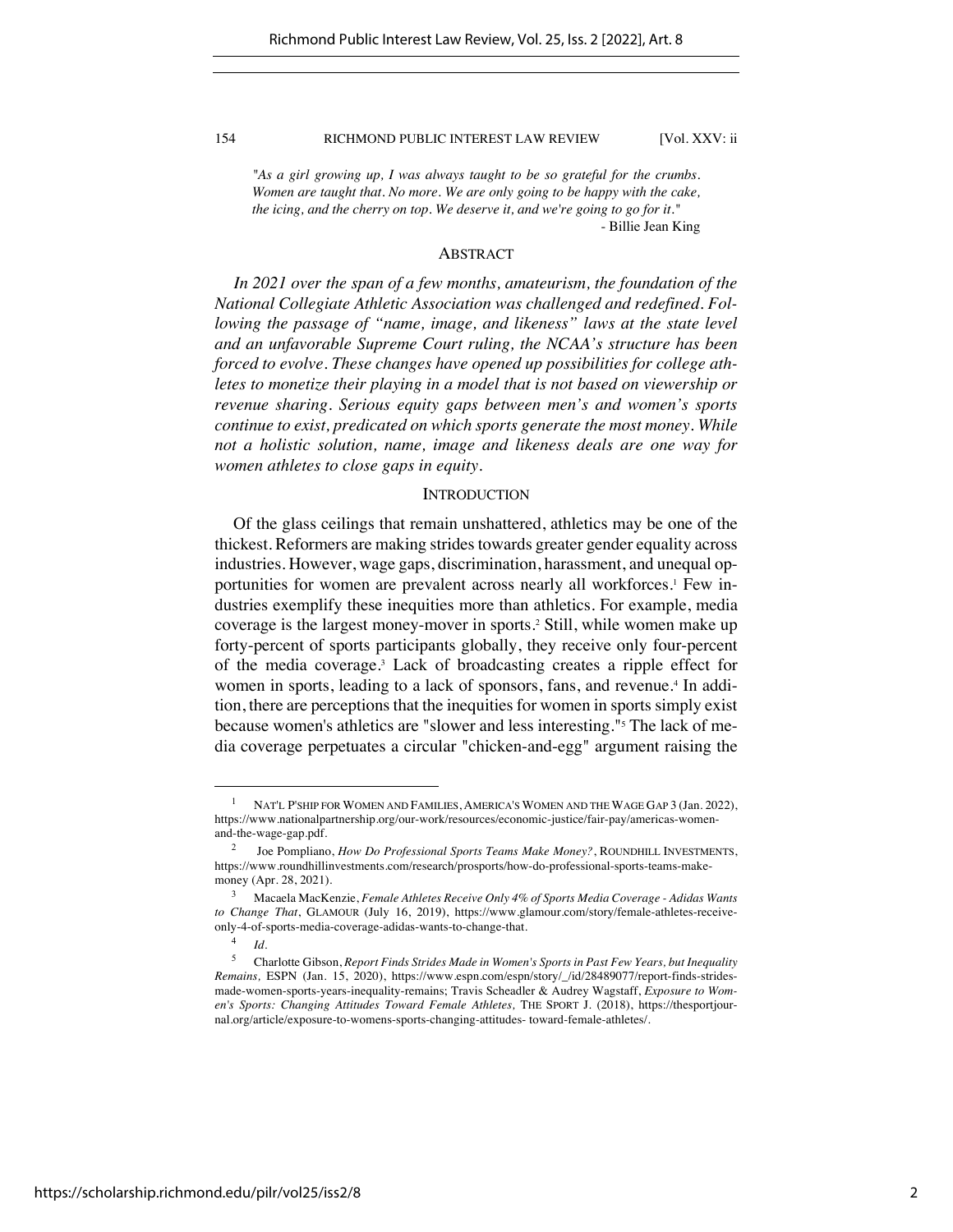following question: Are women's sports not covered because people find them uninteresting, or are people uninterested in women's sports because they are not covered? Studies tend to demonstrate the latter is likely true.<sup>6</sup>

As women athletes<sup>7</sup> at the professional level fight for equal pay and greater media representation, women at the collegiate level face their own set of hurdles to equity. Title IX mandates that every educational institution receiving federal funding provides equal opportunities—including athletic opportunities—to its students, regardless of gender.8 Since Congress passed Title IX in 1972, women's participation in sports has increased by 1,000 percent.<sup>9</sup>

The continued existence of gender inequities in sports is irrefutable, as evidenced by women's continued efforts to advocate for equality in athletics.10 Advocates break down barriers and demand change through public relations campaigns, lawsuits, and individual enterprises emphasizing women's sports.11 This article explores a different avenue for change by analyzing recent changes in amateurism and antitrust in the National Collegiate Athletic Association ("NCAA") in the wake of the Supreme Court's decision in *Alston v. NCAA*, which may be harnessed to reduce gender inequities in athletics. Specifically, the article focuses on the developing commercial areas of name, image, and likeness legislation.

Section I provides context by recounting a brief history of collegiate sports and amateurism in the NCAA and examines the framework for name, image, and likeness sponsorships in collegiate sports after *Alston v. NCAA.* Section II outlines the inequities and landscape for women in sports both at the collegiate and professional levels. Section III argues that removing amateurism barriers for women in collegiate athletics can reduce gender inequities by extending revenue-earning years for women in sports; placing economic pressures on institutions such as women's professional sports leagues and the NCAA; and allowing the private sector and athletes themselves to fill gaps missed by Title IX compliance. Finally, the article concludes by offering how

<sup>6</sup> Scheadler & Wagstaff, *supra* note 5.

<sup>7</sup> While the term "female athlete" has historically been used in media coverage, "women athletes" will be used throughout this article. By using "women" rather than "female" as a descriptor, the aim is to describe both a more inclusive term for athletes who were not assigned female at birth, as well as reflect the categories collegiate athletics and professional leagues use to distinguish gendered sports.

<sup>&</sup>lt;sup>8</sup> 20 U.S.C § 1681(a) (2021).

<sup>9</sup> *Fast Facts*, NAT'L CTR. FOR EDUC. STATISTICS, https://nces.ed.gov/fastfacts/display.asp?id=93 (last visited Mar. 15, 2022).

<sup>10</sup> Kim Eslesser, *Judge Dismisses U.S Soccer Equal Pay Case- Here's Why,* FORBES (May 4, 2020), https://www.forbes.com/sites/kimelsesser/2020/05/04/judge-dismisses-us-womens-soccer-equal-paycase--- heres-why/?sh=129d0eea728d.

<sup>11</sup> Sarah Mervosh and Christina Caron, *8 Times Women in Sports Fought for Equality,* N.Y. TIMES (Mar. 8, 2019), https://www.nytimes.com/2019/03/08/sports/women-sports-equality.html.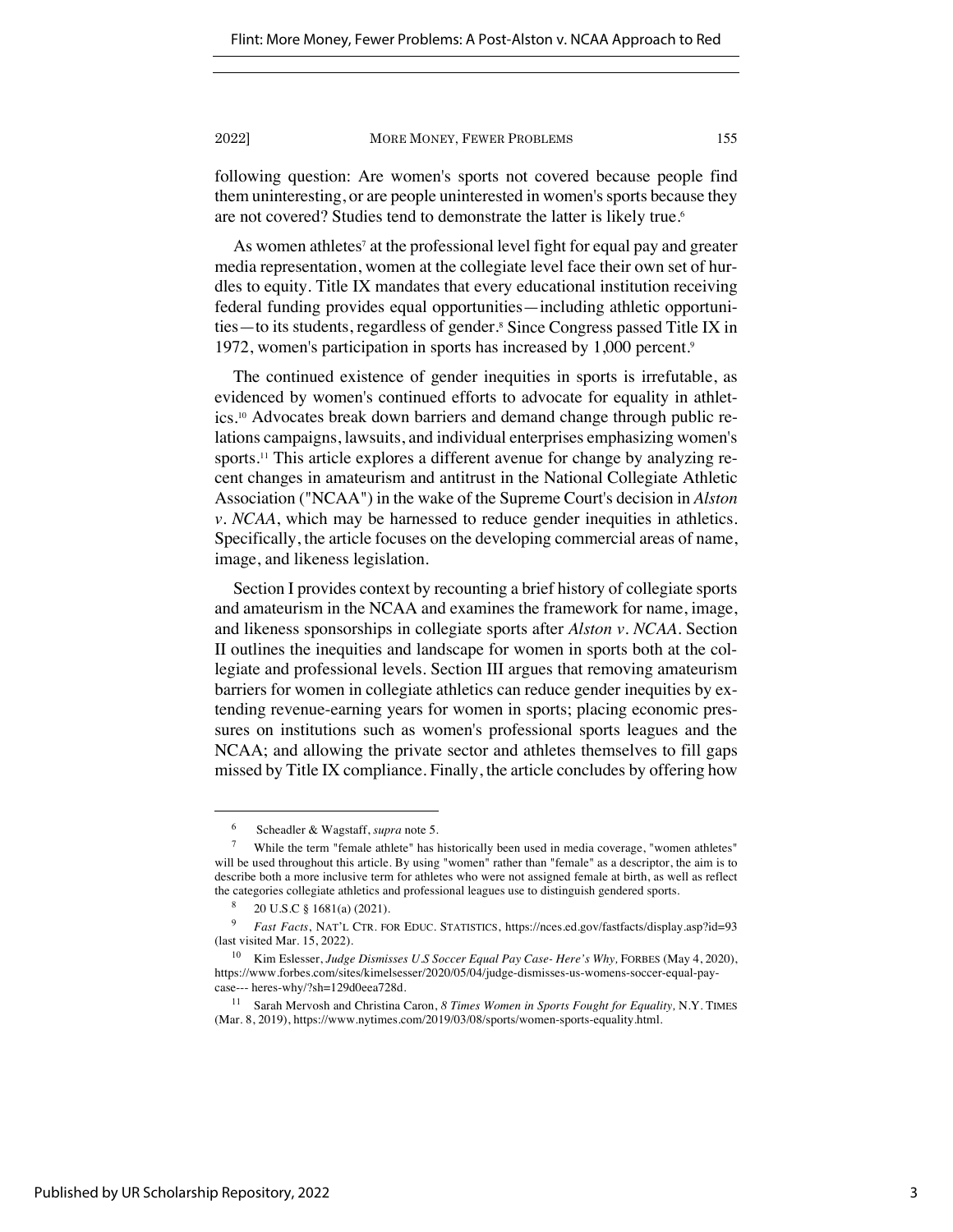increasing gender equity in sports is imperative to goals of reaching overall gender equality.

# I. FROM INCEPTION TO A NEW ERA OF COLLEGE ATHLETICS

# *A. History of the NCAA and Amateurism*

In the United States, commercialization and competition have operated in tandem from the inception of intercollegiate athletics. What began as a friendly competition between student-led teams became a mechanism for institutions of higher learning to seek prestige over rival schools in more than just academics.<sup>12</sup> By the early 1900s, storied competitions like the Harvard-Yale regatta evolved into sponsored events with such pride and monetary gain at stake that schools recruited non-student professionals to compete.13 As rosters increasingly filled with athletes who were not students and schools sought more significant unfair advantages, the need for regulation became apparent.<sup>14</sup> Incremental steps were taken.<sup>15</sup> First, the faculty took control of the intercollegiate teams and competitions, making a minimal difference in levels of corruption.16 Then, athletic conferences were formed among schools to schedule competition, provide structure, and create regulations.17 Conferences had some success in reigning in unfair advantages, but, in their place, new concerns arose.18 With minimal regulations regarding the rules governing the sports themselves, college athletics became increasingly dangerous.19 In 1905, eighteen students died playing intercollegiate football.20 The deaths and prevalence of serious injuries garnered national attention, pressuring the government to respond.21 At President Roosevelt's urging, heads of university programs gathered to create rules and safety measures for intercollegiate football.<sup>22</sup> Thus, the NCAA was born, and since 1910 it has been the predominant governing body for intercollegiate competition, establishing rules for ninety national championship sports and overseeing 1,098 member

<sup>12</sup> *See* Rodney K. Smith, *A Brief History of the National Collegiate Athletic Association's Role in Regulating Intercollegiate Athletics,* 11 MARQ. SPORTS L. REV. 9 (2000) (detailing how the Harvard-Yale regatta dates back to 1852 and is the oldest active intercollegiate competition in the United States).

<sup>13</sup> *Id.* at 11.

<sup>14</sup> *Id.*

 $\frac{15}{16}$  *Id.* at 12–13.

 $\frac{16}{17}$  *Id.* 

*Id.* at 11.

<sup>18</sup> *Id.* at 14.

<sup>19</sup> Rodney K. Smith, *The National Collegiate Athletic Association's Death Penalty: How Educators Punish Themselves and Others,* 62 IND. L.J. 985, 990 (1987).

 $\frac{20}{21}$  *Id.* 

 $\frac{21}{22}$  *Id.* 

Smith, *supra* note 12 at 9.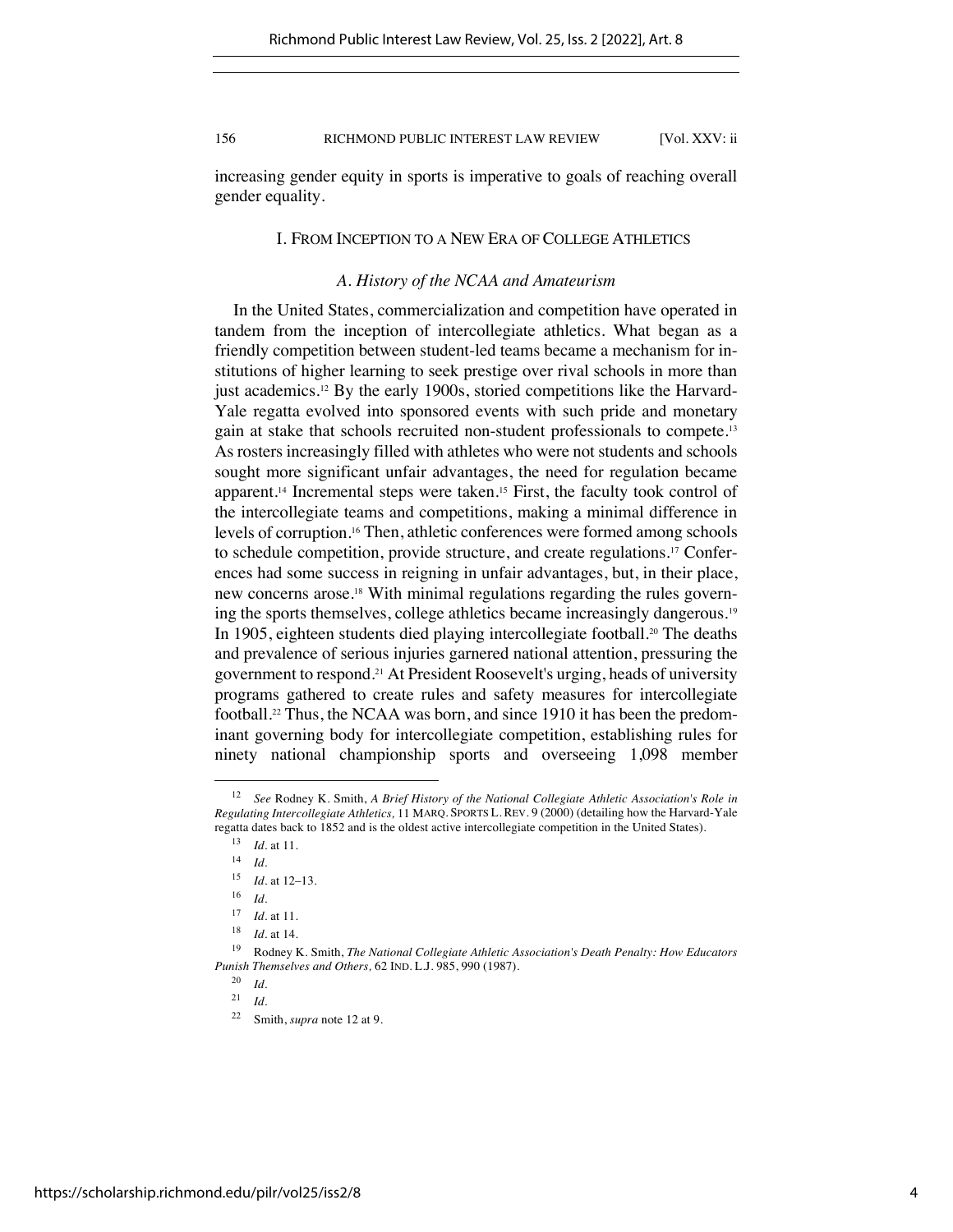institutions.23

One of the most significant rules the NCAA governs is the preservation of amateurism in college athletics.<sup>24</sup> The original constitution for the NCAA defines an amateur as "one who enters and takes part in athletic contests purely in obedience to play impulses or for the satisfaction of purely play motives and for the exercise, training, and social pleasure derived."25 The NCAA's constitutional view of amateurism is thus defined by an athlete's intrinsic motivation for competing. <sup>26</sup> However, in practice, amateurism is defined in the negative by the activities athletes are prohibited from doing. Most importantly, amateurism in its original form prevented student-athletes from receiving compensation in any form for playing for a school. 27

The NCAA's concept and enforcement of amateurism evolved over the decades since its inception.28 During the early twentieth century, the public's interest in collegiate athletics increased.29 As money continued to flow, the NCAA's regulations at the time did little to curtail the scandals associated with the rampant commercialization of collegiate sports.<sup>30</sup> In the decades to come, the NCAA rapidly expanded its regulations and eventually formed the Committee on Infractions, which was charged with punishment of memberinstitutions that violated any rules promulgated by the NCAA.31 Simultaneously, in the 1950s, the NCAA negotiated an exclusive multi-million dollar contract to televise collegiate football.<sup>32</sup> Today, college football is a billiondollar industry.33 The success of broadcast football caused a rapid expansion of revenue for collegiate sports in general.

While highly profitable, the NCAA and institutions saw that the unfair advantages it aimed to quash once again were rampant.34 Powerhouse schools

<sup>23</sup> *What is the NCAA?,* NAT'L COLLEGIATE ATHLETIC ASS'N, https://www.ncaa.org/about/resources/media-center/ncaa-101/what-ncaa (last visited Mar. 15, 2022).

<sup>24</sup> NAT'L COLLEGIATE ATHLETIC ASS'N, 2019-20 NCAA DIVISION I MANUAL 1 (2019) (NCAA Const. art. 1 § 3.1).

<sup>25</sup> Nat'l Collegiate Athletic Ass'n Const. art. 2 § 2.9.

<sup>26</sup> *Id.*

<sup>27</sup> *See* Kristin R. Muenzen, *Weakening Its Own Defense? The NCAA 's Version of Amateurism*, 13 MARQ. SPORTS L. REV. 257, 260 (2003).

<sup>28</sup> Glenn Wong, Kyle Skillman, & Chris Deubert, *The NCAA's Infractions Appeals Committee: Recent Case History, Analysis and the Beginning of a New Chapter,* 9 VA. SPORTS & ENT. L.J. 47, 49–50 (2009).

<sup>29</sup> Smith*, supra* note 12 at 13.

<sup>30</sup> *Id.* at 14.

<sup>31</sup> Wong, et al., *supra* note 28 at 50.

<sup>32</sup> Nat'l Collegiate Athletic Ass'n v. Bd. of Regents of Okla., 468 U.S. 85, 85–86 (1984).

<sup>33</sup> Felix Richter, *U.S. College Sports Are a Billion-Dollar Game*, STATISTA (Jul. 2, 2021), https://www.statista.com/chart/25236/ncaa-athletic-department-revenue/.

<sup>34</sup> Wong, et al., *supra* note 28 at 52.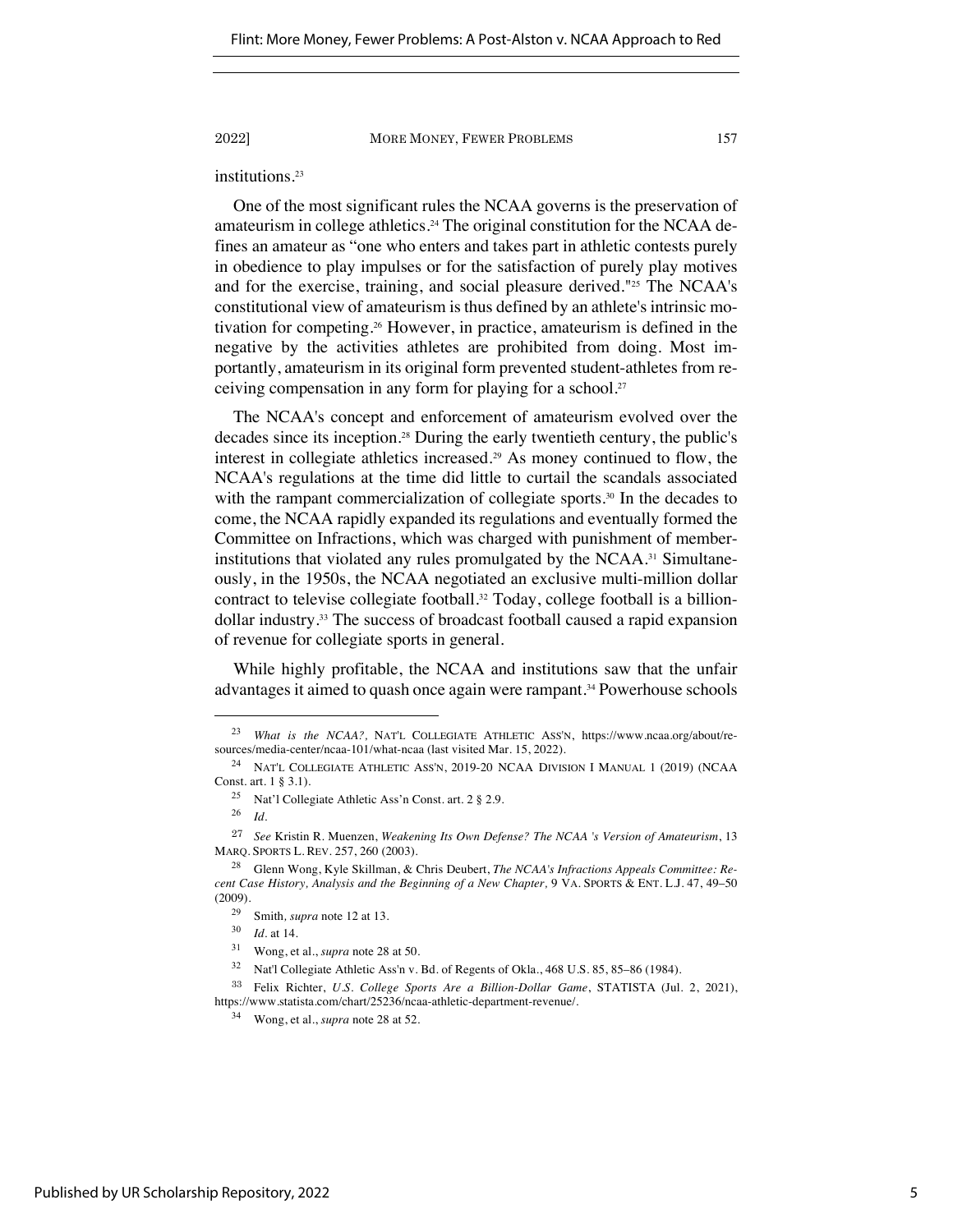bribed talented recruits to commit to playing in exchange for cars, money, promises of special treatment on campus, and other benefits, primarily funded through "boosters" (donors to the athletic department of a given institution). <sup>35</sup> In theory, the NCAA would punish member institutions with sanctions for recruiting and other amateurism violations.<sup>36</sup> However, large, revenue-producing universities were disproportionately let off with warnings, compared with smaller institutions.37 The 1970s changed the structure of college athletics with the creation of the "divisions" (Divisions I, II, and III) based on the size and athletic prowess of a member institution.<sup>38</sup> Division I schools are the largest and, therefore, the most revenue-producing institutions.39 Each division has differing rules and degrees of enforcement, with Division I, in theory, being the most restrictive.<sup>40</sup> But even among Division I schools, there were, and are, discrepancies in enforcement.<sup>41</sup> As a result, in 1978, Congress launched an investigation into the NCAA after criticism that the organization was not equally enforcing its regulations, offering leniency to the higher revenue earning schools.42 The House of Representatives could not substantiate any findings of improper influence in enforcement, and the hearing resulted only in suggested changes. 43

In 1985 the NCAA convened to amend its leadership and infraction protocols.44 The 1985 changes also caused the NCAA to strengthen its amateurism rules and increase its enforcement efforts.<sup>45</sup> Enforcement only furthered after 1988 when the Supreme Court held in *National Collegiate Athletic Association v. Board of Regents of the University of Oklahoma* that the NCAA is not a state actor and therefore can take property (scholarships, salaries,

<sup>39</sup> *Id.*

<sup>35</sup> *Id.* at 51.

<sup>36</sup> *Id.* at 49–50.

<sup>37</sup> *See* Alexander Lodge, *Who's Afraid of the Big Bad NCAA: The Ed O'Bannon v. NCAA Decision's Impact on the NCAA's Amateurism Model*, 41 J. CORP. L. 775, 778 (2016) (Division I schools representing the main source of income of NCAA, which, with reasonable inference, suggests that they are more likely to get off with a warning from the NCAA than smaller institutions).

 $\frac{38}{39}$  *Id.* 

<sup>40</sup> Wong, et al., *supra* note 28 at 51–52.

<sup>41</sup> *See generally,* CONGRESSIONAL RESEARCH SERVICE, THE NCAA AND DUE PROCESS: LEGAL ISSUES (2004); The NCAA and Due Process: Legal Issues John Underwood, *It was a trial but worth it,*  SPORTS ILLUSTRATED (Oct. 9, 1978), https://vault.si.com/vault/1978/10/09/it-was-a-trial-but-worth-itthe-congressional-investigation-of-the-ncaas-enforcement-practices-though-flawed-may-lead-to-neededchanges.

<sup>42</sup> Nancy Scannell, *Hill Begins Hearings on NCAA Rule Enforcement*, N.Y. TIMES (Feb. 26, 1978), https://www.washingtonpost.com/archive/sports/1978/02/26/hill-begins-hearings-on-ncaa-rule-enforcement/70aebaeb-522c-4043-a6ba-fc28de4f9c83/.

<sup>43</sup> Wong, et al., *supra* note 28 at 52.

 $\frac{44}{45}$  *Id.* 

<sup>45</sup> *Id.*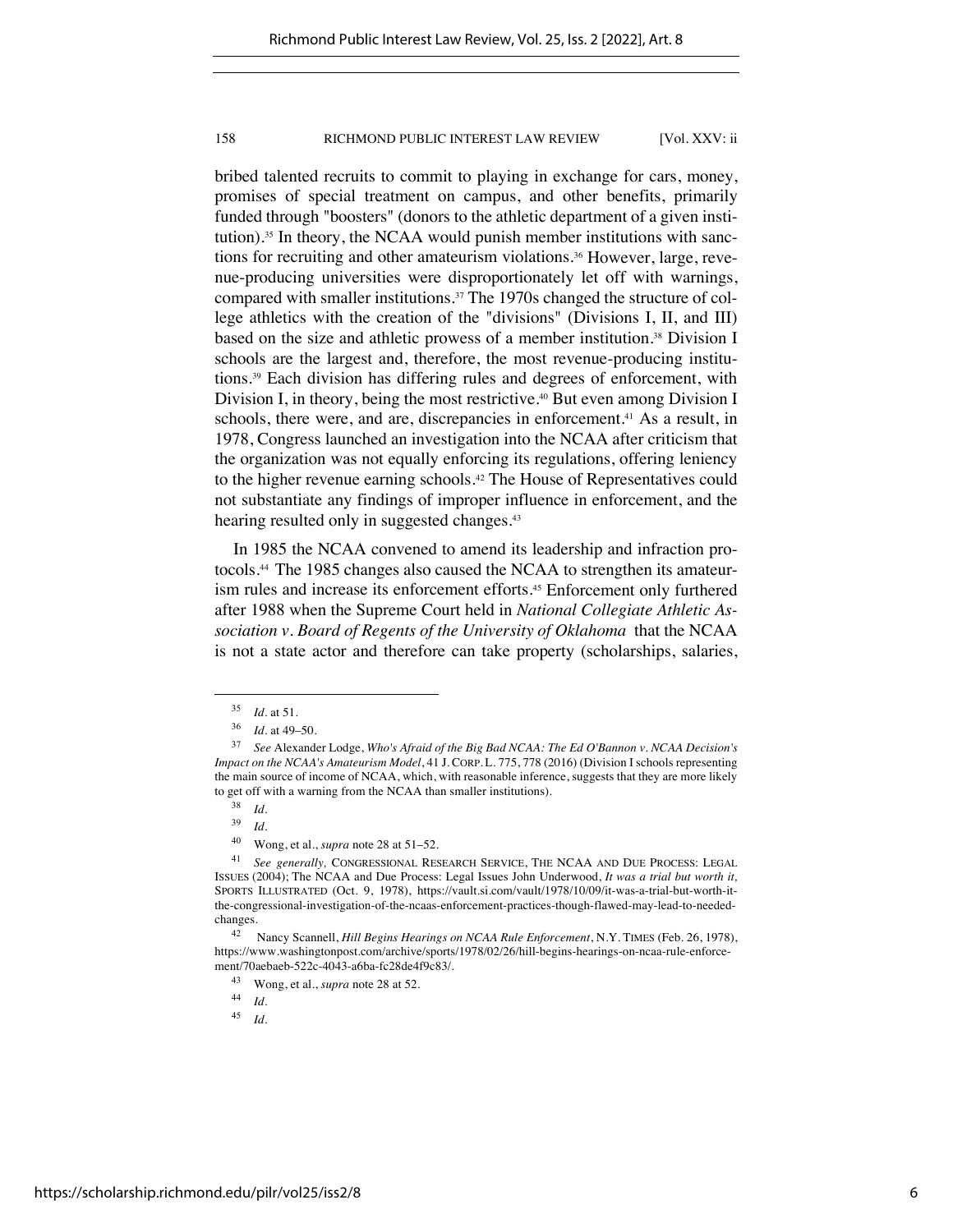accolades, etc.) without raising due process violations.46 Until recently, the NCAA stringently enforced its amateurism rules, including its "no-pay-forplay" blanket prohibition, which prevented schools from offering any kind of compensation, including occasional meals, to student-athletes.47 It was not until the recent Supreme Court case of *Alston v. NCAA* that the NCAA made an about-face to its amateurism requirements.<sup>48</sup>

# *B. 2021: The Summer that Rocked the NCAA*

# *i. Alston v. NCAA*

Before discussing the decision in Alston v. NCAA, the context of the decision should be understood by a preceding Supreme Court case ruling on NCAA restraints.49 In National Collegiate Athletic Association v. Board of Regents of the University of Oklahoma, NCAA member institutions at the University of Oklahoma and University of Georgia challenged the exclusive broadcasting contract that allowed only the NCAA to profit from televised college football games.<sup>50</sup> The Boards of the Universities challenged the NCAA under the Sherman Antitrust Act.<sup>51</sup> The Supreme Court held the NCAA's exclusive agreement to be anti-competitive and violative of antitrust laws under the Sherman Act.<sup>52</sup> Though the Court barred the NCAA from exclusively profiting off of the broadcasts, the holding was narrow.

Prior to Alston, there was a general impression among regulators that the NCAA was considered untouchable by antitrust challenges, as it was held to a seemingly modified "rule of reason" standard, thus making all its anti-competitive restraints elusive to court challenges.<sup>53</sup> The Rule of Reason is a factually based evaluation of an anti-competitive agreement to determine if it violates antitrust laws or serves a legitimate purpose beyond restrictions on the market.54 Courts use several factors, including the business purpose of the agreement, market power of the parties, competition within the relevant market, and other fact-specific considerations.<sup>55</sup> The Court applied the Rule of Reason to the horizontal price-fixing of the television contract in Board of

<sup>46</sup> Nat'l Collegiate Athletic Ass'n v. Tarkanian, 488 U.S. 179, 181 (1988).

<sup>47</sup> Wong, et al., *supra* note 28 at 53.

<sup>48</sup> Nat'l Collegiate Athletic Ass'n v. Alston, 141S. Ct. 2142 (2021).

<sup>49</sup> *See* Nat'l Collegiate Athletic Ass'n v. Bd. of Regents, 468 U.S. 85, 85–86 (1984).

<sup>50</sup> *Id.*

<sup>51</sup> *Id.* at 85; Sherman Antitrust Act, 26 Stat. 209 (1890) (current version at 15 U.S.C. §§1-38).

<sup>52</sup> Bd. of Regents at 118–21.

<sup>53</sup> Lodge, *supra* note 37 at 779.

<sup>54</sup> Herbert J. Hovenkamp, *The NCAA and the Rule of Reason*, FAC. SCHOLARSHIP AT PENN L. 1, 4 (2017), https://scholarship.law.upenn.edu/cgi/viewcontent.cgi?article=2798&context=faculty\_scholar- $\frac{\text{ship.}}{55}$ 

*Id.* at 1.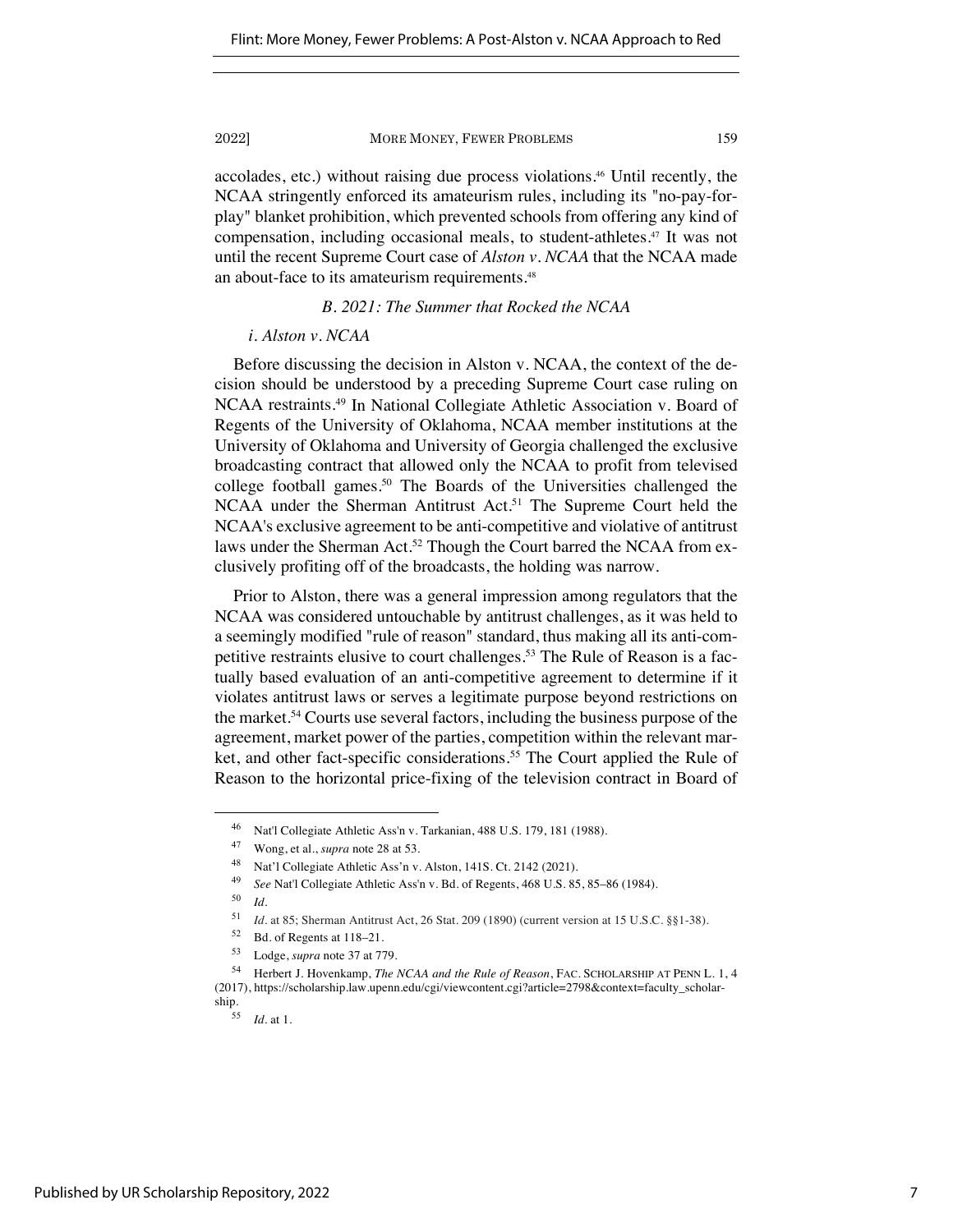Regents, determining it did violate antitrust laws.<sup>56</sup> Horizontal price-fixing is usually a *per se* antitrust violation, and no Rule of Reason analysis is necessary.<sup>57</sup> However, the Court rationalized its use of a fact-based analysis, stating:

This decision is not based on a lack of judicial experience with this type of arrangement, on the fact that the NCAA is organized as a nonprofit entity, or on our respect for the NCAA's historic role in the preservation and encouragement of intercollegiate amateur athletics*.* Rather, what is critical is that this case involves an industry in which horizontal restraints on competition are essential if the product is to be available at all.<sup>58</sup>

While the holding in *Board of Regents* on first reading would appear to have paved the way for federal challenges to amateurism rules, after *Board of Regents,* all federal cases found amateurism rules to be necessary to the market and product of collegiate sports.59 Dicta in *Board of Regents* by Justice Stevens was often cited in the six antitrust rulings following *Board of Regents*, and until *Alston* was the final word on amateurism in the NCAA:

The identification of this "product" with an academic tradition differentiates college football from and makes it more popular than professional sports to which it might otherwise be comparable, such as, for example, minor league baseball. In order to preserve the character and quality of the "product," athletes must not be paid, must be required to attend class, and the like.

The dicta that "athletes must not be paid" became crucial to decisions after Board of Regents.<sup>60</sup> Courts conducted a "blind look" Rule of Reason analysis under an assumption that amateurism rules were not unreasonable restraints on trade and that the Sherman Act does not apply to amateurism rules.<sup>61</sup>

In *Alston,* the plaintiffs were current and former student-athletes who played Division I athletics in revenue-generating sports.<sup>62</sup> The athletes sued the NCAA and eleven conferences, challenging their limitations on compensation and amateurism provisions.63 *Alston* centered on constraints to education-related benefits, such as additional funds for student-athletes to purchase books or receive paid internships.<sup>64</sup> The NCAA had capped education-related

<sup>56</sup> Nat'l Collegiate Athletic Ass'n v. Bd. of Regents, 468 U.S. 85, 105 (1984).

 $\frac{57}{58}$  *Id.* at 100.

*Id.* at 100–01.

<sup>59</sup> Tibor Nagy, *The "Blind Look" Rule of Reason: Federal Courts' Peculiar Treatment of NCAA Amateurism Rules*, 15 MARQ. SPORTS L. REV. 311, 340–41 (2005).

<sup>60</sup> *Id.* at 341–42.

<sup>61</sup> *Id.* at 343.

<sup>62</sup> Nat'l Collegiate Athletic Ass'n v. Alston, 141 S. Ct. 2141, 2141 (2021).

<sup>63</sup> *Id.*

<sup>64</sup> *See generally id.*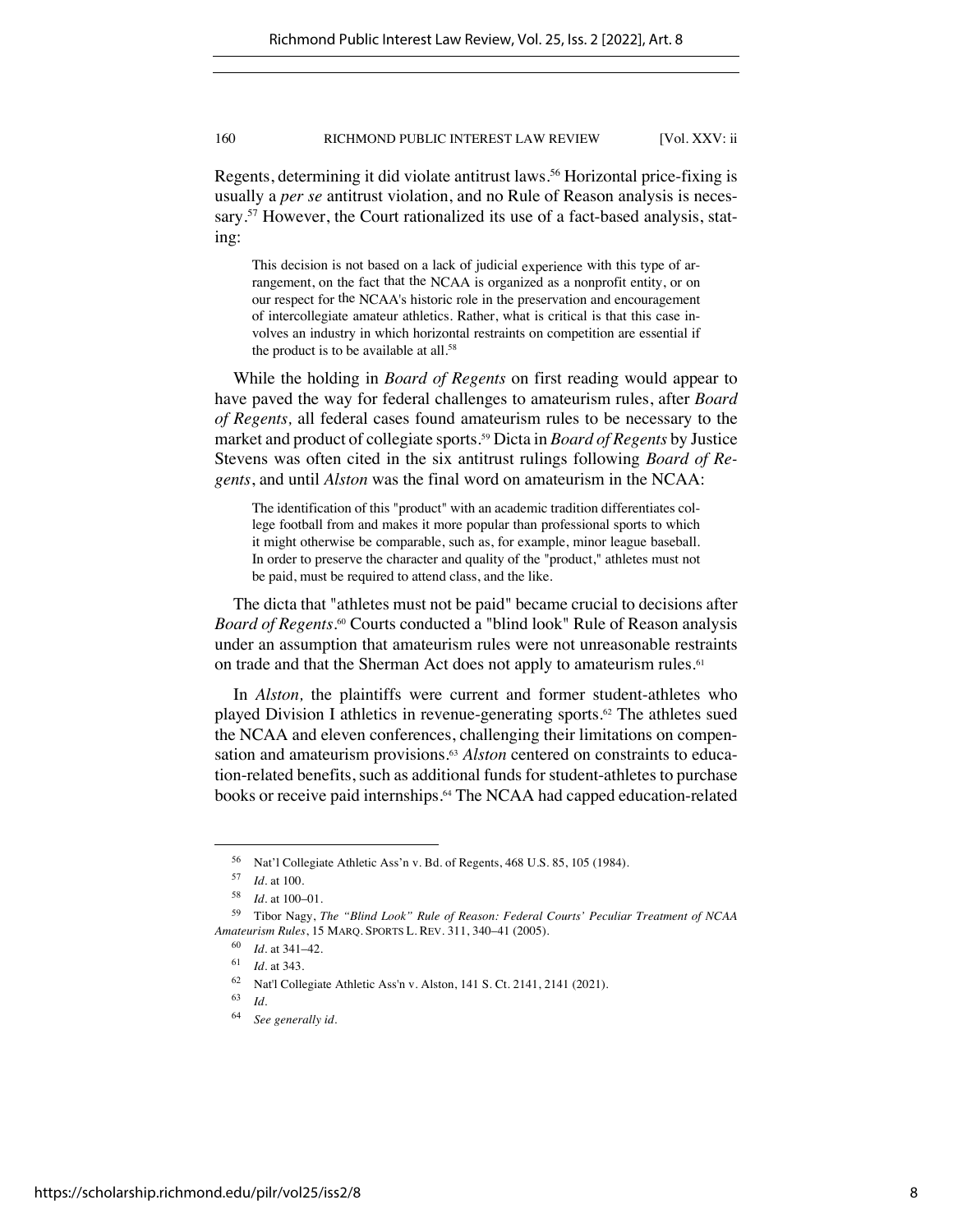benefits at a low level and was strict in enforcing its rules.65 The athletes argued that the limitations violated federal antitrust law because, but for the restrictions, the student-athletes would receive greater compensation in exchange for playing.66 The Supreme Court applied the Rule of Reason and held that the limits to education-related benefits violate antitrust law, as the limits restrained trade in the relevant labor market, affected interstate commerce, and produced significant anti-competitive effects in violation of the Sherman Act.<sup>67</sup> The Supreme Court agreed with the plaintiff-athletes that the NCAA could achieve its legitimate purpose, preserving amateurism in college athletics, in a substantially less restrictive manner.<sup>68</sup> However, the Supreme Court's narrow holding meant it only applied to education-related benefits, offering no guidance on what less restrictive measures would entail.<sup>69</sup>

# *ii. Name, Image, and Likeness*

The NCAA's amateurism rules prohibited student-athletes from profiting off of their name, image, or likeness ("NIL"). <sup>70</sup> The NCAA fiercely defended its prohibition over the past four decades, frequently sanctioning schools and athletes that violated its NIL regulations.71 The intent behind the blanket prohibition was to maintain amateurism and prevent revenue-generating sports from becoming *de facto* professional leagues.72 The sweeping ban met its intended goals to maintain amateurism. However, it simultaneously created unintended consequences and over-enforcement such as NIL rules affecting athletes post-graduation.73 In *O'Bannon* v. *National Collegiate Athletic Association*, athletes sued the NCAA and EA Sports for using their likenesses in the popular game *Madden College Sports.*<sup>74</sup> The Ninth Circuit opened the door for NIL changes with its ruling, holding that student-athletes should be allowed to profit off their name, image, and likeness while playing NCAA athletics.75 The NCAA appealed to the Supreme Court, but the Court declined to hear the case.76

<sup>65</sup> *Id.* at 2152.

 $\frac{66}{67}$  *Id.* 

<sup>67</sup> *See generally id.* at 2141 (2021).

<sup>68</sup> *Id.* at 2163.

<sup>69</sup> *Id.* at 2166.

<sup>70</sup> NAT'L COLLEGIATE ATHLETIC ASS'N, DIVISION I MANUAL, Rule 2.9, 12.1.2.1 (2021).

<sup>71</sup> Smith, *supra* note 12 at 21–22.

<sup>72</sup> Nat'l Collegiate Athletic Ass'n Const. art. 1 § 3.1.

<sup>73</sup> *Id.*

<sup>&</sup>lt;sup>74</sup> O'Bannon v. Nat'l Collegiate Athletic Ass'n, 802 F. 3d 1049, 1052 (9th Cir. 2015).

*Id.* 

<sup>76</sup> *Id.*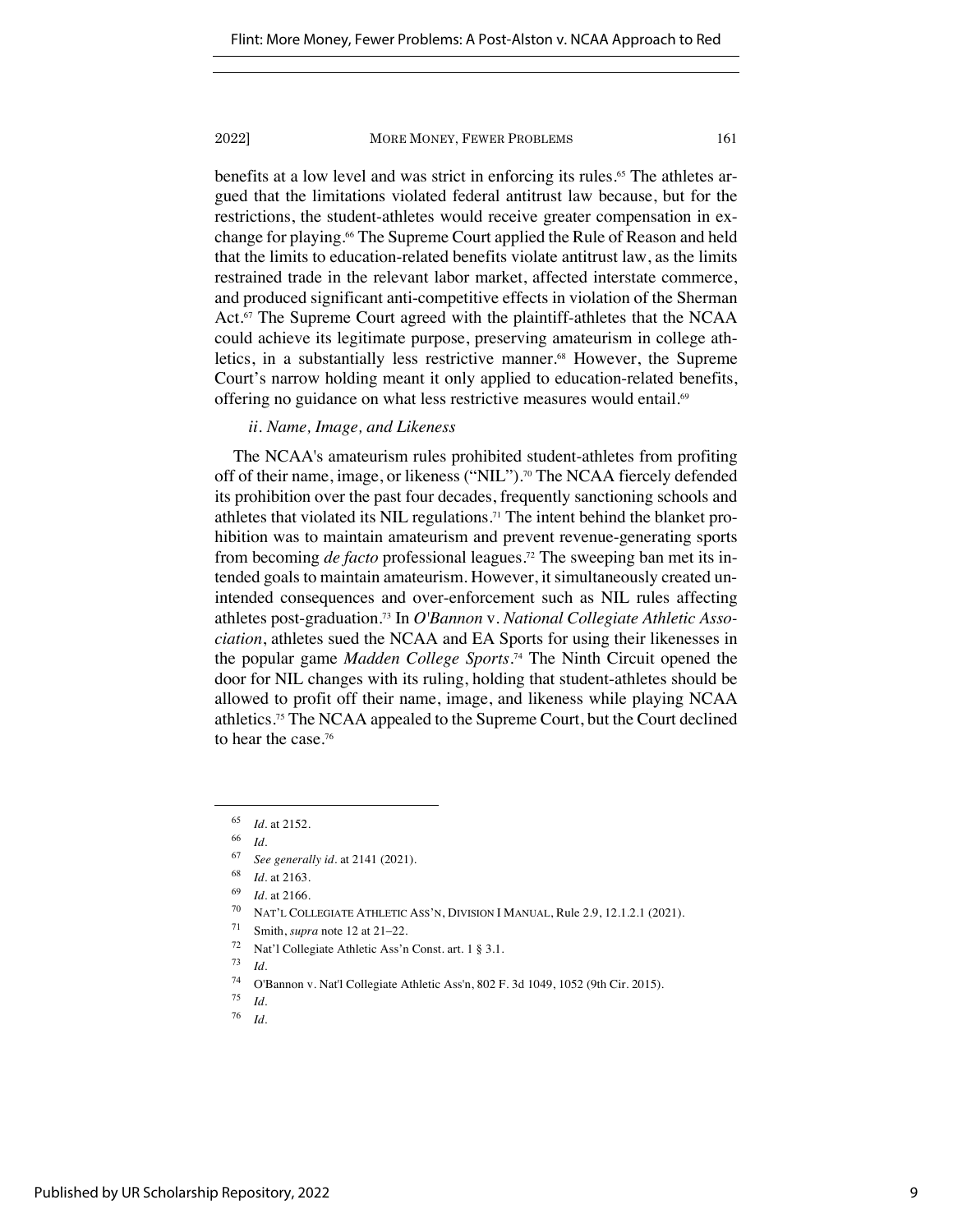In August 2019, California passed the first NIL law in the country.77 The law, titled the "Student Athlete Bill of Rights," directly opposed the NCAA's NIL rules by prohibiting any California postsecondary educational institution from "preventing students participating in intercollegiate compensation as a result of the use of the student's name, image, or likeness."78 The NCAA followed with its own set of proposed rules allowing greater NIL for studentathletes, but did not extend the same degree of flexibility to athletes as the California proposal.79 Other states followed California's lead, and to date, twenty-nine other states have passed NIL legislation.<sup>80</sup> More states will follow, and NIL will be legal nationwide, at least at the legislative level. Most NIL laws similarly mirror California's in prohibiting any institution of higher learning within a state from banning a student-athlete from making money by leveraging their name, image, or likeness.<sup>81</sup> Some states, including Virginia, have opted for restrictions on promoting "vices" such as gambling, adult entertainment, alcohol, firearms, and tobacco products.<sup>82</sup> Beyond state limitations, schools themselves may also impose more requirements on NIL, such as prohibiting the use of the school's facilities for any NIL-related activity or preventing a student-athlete from using a school's logo or mascot in promotions.83 Other than state and institution-imposed requirements, there is no limit to what a student-athlete can earn through their NIL.<sup>84</sup>

While the NCAA was slowly adjusting to the pressures of state NIL legislation, the challenges to the NCAA's regulatory authority in *Alston v. NCAA* accelerated the policy shift.<sup>85</sup> Though *Alston* did not expressly deal with NIL, it was the nail in the coffin for the NCAA's unchallenged enforcement authority for amateurism limitations. In its ruling in *Alston,* the Supreme Court held that it would apply the Rule of Reason to future challenges against the NCAA, implying that if the NCAA did create rules against athletes' use of their NIL, the Court would strike them down.<sup>86</sup> Justice Brett Kavanaugh's

<sup>&</sup>lt;sup>77</sup> CAL. EDUC. CODE § 67456 (2019).

<sup>78</sup> *Id.*

<sup>79</sup> Steve Berkowitz, *NCAA Unveils Proposed Rules Changes Related to Athletes' Name Image and Likeness,* USA TODAY (Nov. 13, 2020), https://www.usatoday.com/story/sports/college/2020/11/13/ncaanil-name-image-likeness proposal/6281507002/.

<sup>80</sup> *Tracker: Name, Image and Likeness Legislation by State,* BUS. OF COLL. SPORTS (Sept. 21, 2021), https://businessofcollegesports.com/tracker-name-image-and-likeness-legislation-by-state/.

 $\frac{81}{82}$  *Id.* 

H.B. 7001, 2021 Leg., 2021 Spec. Sess. (Va. 2021).

<sup>83</sup> VCU ATHLETICS INTERIM NAME, IMAGE, AND LIKENESS (NIL) POLICY, VA. COMMONWEALTH UNIV. ATHLETICS COMPLIANCE 2–3 (2021) (on file with author).

<sup>84</sup> H.B. 7001, 2021 Leg., 2021 Spec. Sess. (Va. 2021).

<sup>85</sup> Arash Khalili et al., *The State of P(l)ay for College Athlete NIL*, LOEB & LOEB (Aug. 2021), https://www.loeb.com/en/insights/publications/2021/08/the-state-of-p-l-ay-for-college-athlete-nil.

<sup>86</sup> Nat'l Collegiate Athletic Ass'n v. Alston, 141 S. Ct. 2141, 2166 (2021).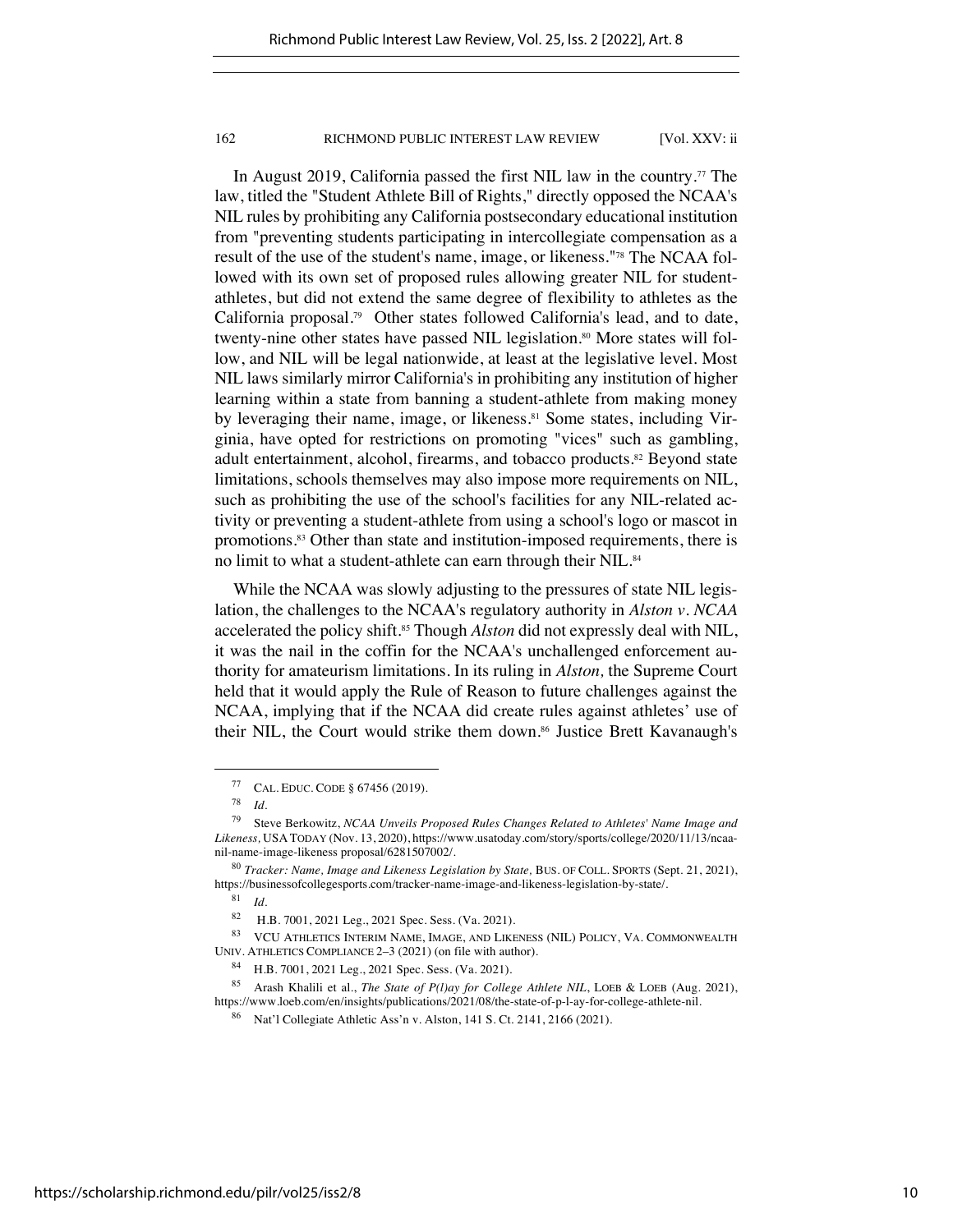concurring opinion included even stronger language than the majority's, demonstrating unsympathetic sentiment towards the NCAA. Justice Kavanaugh wrote that "nowhere else in America can businesses get away with agreeing not to pay their workers a fair market rate on the theory that their product is defined by not paying their workers a fair market rate...." <sup>87</sup> On June 30, 2021, a week after the *Alston* opinion was published, the NCAA rescinded its regulations on NIL, allowing member institutions to formulate their policies according to state law.88 The new policy went into effect July 1, 2021, and immediately student-athletes signed contracts to advertise and promote products.89

# *iii. Current NIL Deals*

There is no national clearinghouse or disclosure requirement for NIL deals to date, so tracking the exact number of deals or financial details of contracts is not possible. However, NIL is a widely reported topic, and interviews with student-athletes reveal some earnings estimates as well as which athletes are working with national brands. Though numerous athletes simultaneously took advantage of the change in NCAA policy, the "faces" of the first collegiate NIL deal are Fresno State University women's basketball players Haley and Hannah Cavinder, who both signed national endorsements with Boost Mobile and Six Star Pro Nutrition.<sup>90</sup> Both successful athletes, the commercial value of partnering with the twins' NIL does not originate from their athletic prowess, but rather comes from their nearly four million TikTok followers.<sup>91</sup> With the combined deals, coupled with access to other social media revenue, it is estimated the twins are earning in the five-figure range.<sup>92</sup> Other women athletes with significant social media followings will also be able to monetize their social media engagement, including Louisiana State University gymnast Olivia Dunn who has four million TikTok followers and an additional one

<sup>87</sup> *Id.* (Kavanaugh, J., concurring).

<sup>88</sup> Michelle Brutlag Hosick, *NCAA Adopts Interim Name, Image and Likeness Policy*, NAT'L COLLEGIATE ATHLETIC ASS'N (Jun. 30, 2021), https://www.ncaa.org/about/resources/media-center/news/ncaa-adopts-interim-name-image-and-likeness-policy?division=d1.

<sup>89</sup> David Cobb, *As NIL Rules Go Into Effect, These NCAA Athletes Moved Quickly to Profit From Name, Image and Likeness*, CBS SPORTS (Jul. 1, 2021), https://www.cbssports.com/college-football/news/as-nil-rules-go-into-effect-these-ncaa-athletes-moved-quickly-to-profit-from-name-imageand-likeness/.

<sup>90</sup> Ross Dellenger, *Behind the Scenes as the Cavinder Twins Became the Faces of Day 1 of NIL*, SPORTS ILLUSTRATED (July 1, 2021), https://www.si.com/college/2021/07/01/hanna-haley-cavindertwins-nil-deal-basketball-tiktok.

<sup>91</sup> *Id.*

<sup>92</sup> *Id.*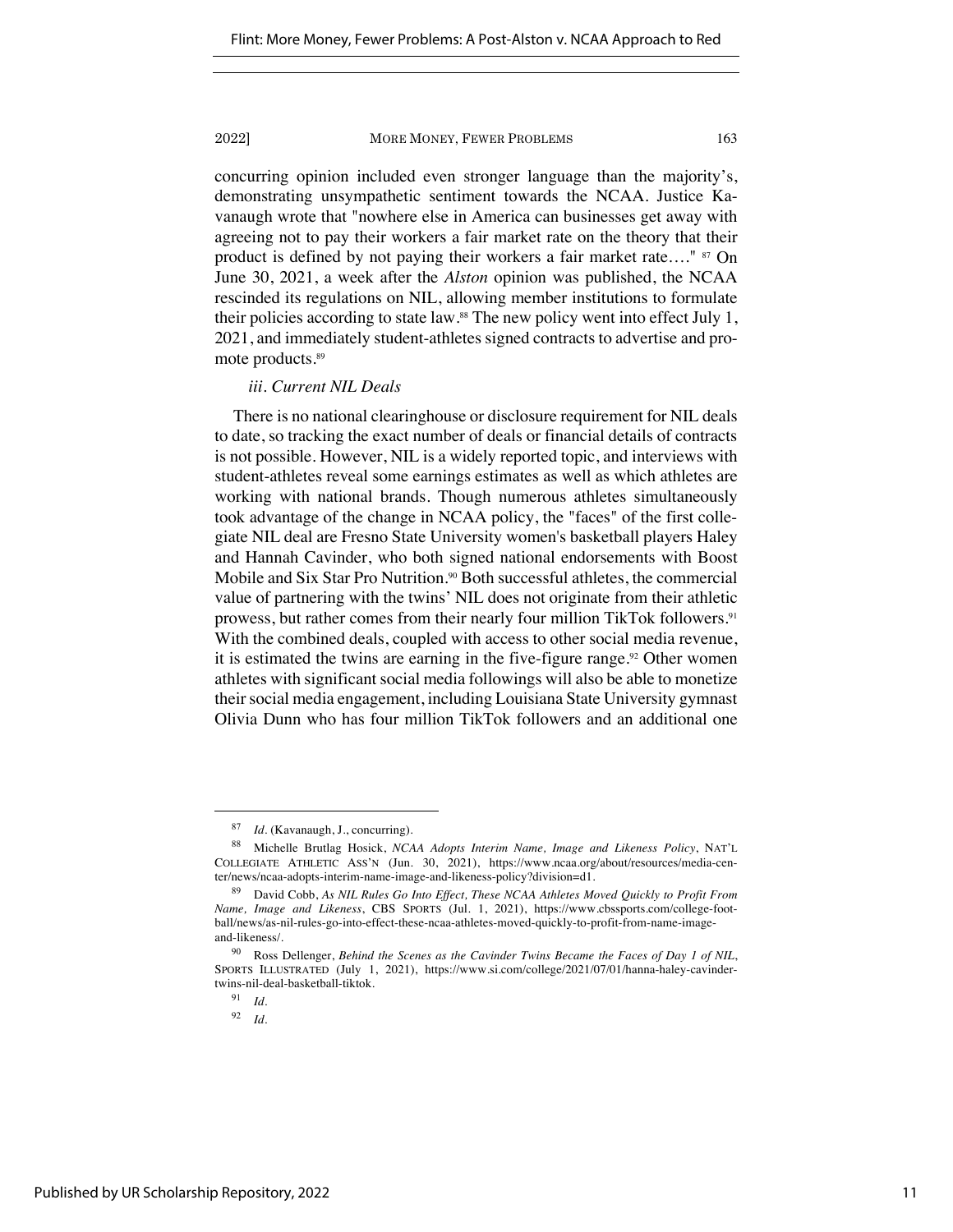million Instagram followers.<sup>93</sup>

Other examples of widely reported NIL deals are what college sports journalists predicted: football and basketball deals.<sup>94</sup> Some examples include University of North Carolina quarterback Sam Howell and Clemson quarterback D.J. Uiagalelei partnering with the fast-food chain Bojangle's to make appearances and share content on their respective social media platforms.95 Another football player taking advantage of their NIL is Arkansas receiver Trey Know, who is partnered with PetSmart to start a social media campaign alongside his dog.<sup>96</sup> Football deals also extend to prospective students, including a recruit for the University of Georgia who is reported to already have an endorsement deal with the apparel company Onward Reserve.<sup>97</sup> Perhaps the largest NIL earner is Alabama quarterback Bryce Young, who partnered with CashApp.<sup>98</sup> Young's coach, Nick Saban, estimates Young is earning six figures for his endorsements.99

<sup>93</sup> Payton Titus, *How Female Athletes and Women's Sports Can Benefit from NIL*, TAMPA BAY TIMES (July 6, 2021), https://www.tampabay.com/sports/gators/2021/07/06/how-female-athletes-andwomens-sports-can-benefit-from-nil/.

<sup>94</sup> Rob Joyce, *Notable NCAA NIL Deals*, AUDACY: 1080 WTIC NEWSTALK (July 7, 2021), https://www.audacy.com/wtic/sports/notable-ncaa-nil-deals; Katie McInerney, *What is NIL? NCAA Rules are Changing Regarding Athlete Pay. Here's What It Means*, BOS. GLOBE (July 2, 2021), https://www.bostonglobe.com/2021/06/30/sports/ncaa-nil-rules-change/.

<sup>95</sup> David Kenyon, *The Biggest and Most Notable NIL Deals in College Football So Far*, BLEACHER REP.: COLL. FOOTBALL (July 26, 2021), https://bleacherreport.com/articles/2946352-the-biggest-andmost-notable-nil-deals-in-college-football-so-far.

<sup>&</sup>lt;sup>96</sup> Wesley Coburn, Arkansas WR Trey Knox Teams with PetSmart in NIL Deal, FANSIDED (July 2021), https://dogoday.com/2021/07/06/trey-knox-arkansas-petsmart/.

<sup>97</sup> Mike Griffith, *Onward Reserve Sending NIL Opportunities to Brock Vandagriff, Matthew Boling on July 1,* DAWGNATION (June 9, 2021), https://www.dawgnation.com/football/georgia-nil-endorsementbrock-vandagriff/NH7EWX4C3ZEXDBKIDYRKMVPWYM/.

<sup>&</sup>lt;sup>98</sup> Ben Kercheval, *Bryce Young Has Earned 'Ungodly Numbers' In Income From NIL Deals*, CBS SPORTS (July 21, 2021), https://www.cbssports.com/college-football/news/nick-saban-reveals-alabamaqb-bryce-young-has-earned-ungodly-numbers-in-income-from-nil-deals/.

<sup>99</sup> Kenyon, *supra* note 95.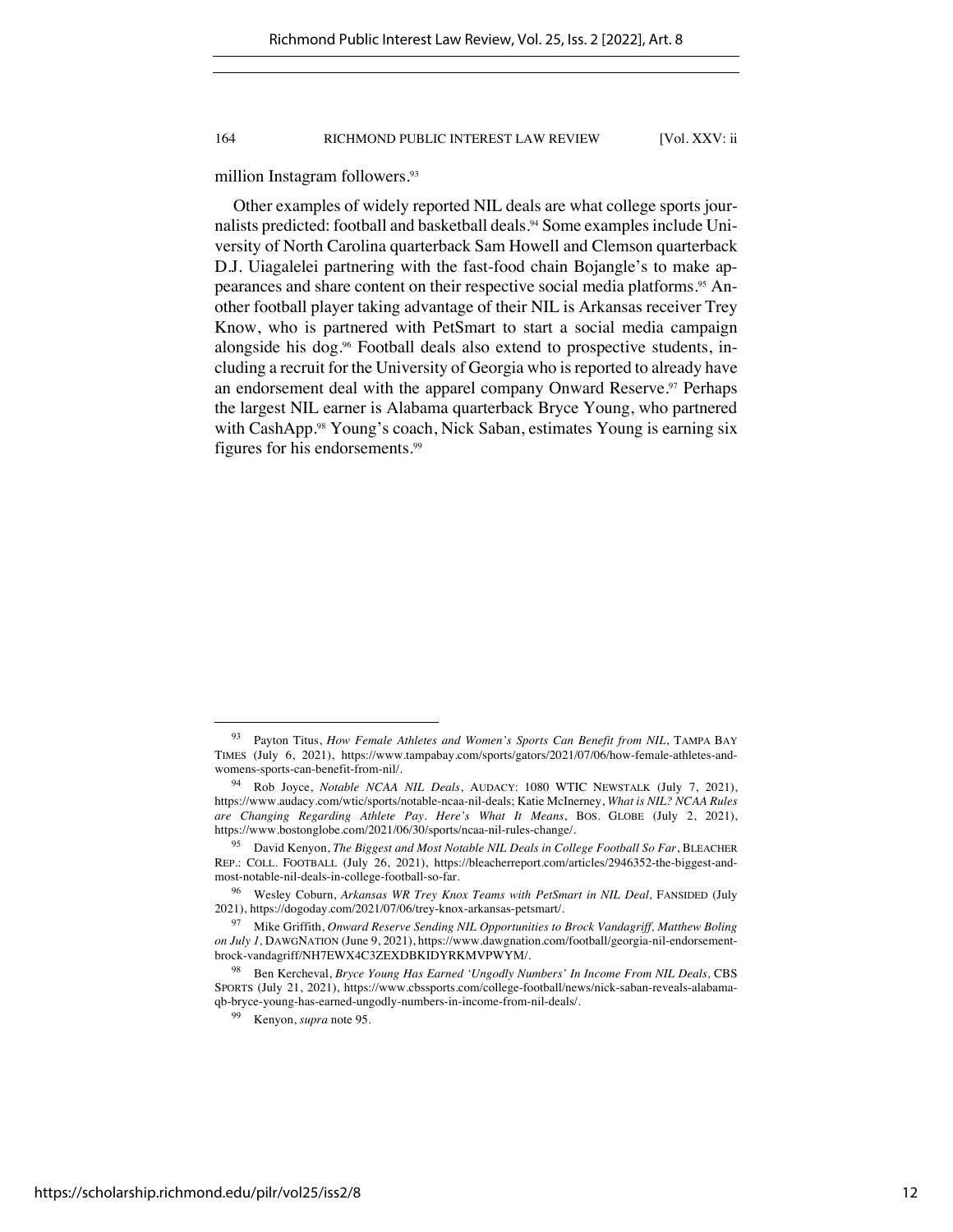The final example of athletes already seizing NIL opportunities are those who are agreeing to "micro-NIL" deals. Micro-deals are transactions with lower-pay in exchange for social media campaigns or brand ambassador programs.100 The entertainment company Barstool sports is leveraging quantity of endorsements by signing thousands of athletes to engage in NIL deals with the brand, though the company has yet to coordinate what the NIL activities or promotions will be.101

# II. EXISTING INEQUALITIES IN WOMEN'S SPORTS

### *A. Title IX and Inequities at the Collegiate Level*

While the history of college athletics and the NCAA is well over a century old, participation truly began fifty years ago for women athletes.102 What market forces did to revolutionize and bring explosive growth to men's sports, federal laws and regulations did for women's sports.103 In 1972, President Nixon signed Title IX of the 1972 Federal Education Amendments into law. <sup>104</sup> Title IX is a broad mandate that directly responds to the marked inequities and exclusions women face in education settings.105 Consisting of only thirty-seven words, the Amendment reads:

No person in the United States shall, on the basis of sex, be excluded from participation in, be denied the benefits of, or be subjected to discrimination under any education program or activity receiving Federal financial assistance.<sup>106</sup>

Despite the brevity of the legislation, Title IX covers nearly all forms of discrimination on the basis of sex, including ensuring equitable safety on campus by requiring sexual assault grievance procedures, mandating inclusive school-sponsored clubs and organizations, and providing an equal opportunity to participate in athletics.107

While the language of Title IX is broad, the Department of Education

<sup>100</sup> Dan Whateley & Amanda Perelli, *How Student-Athletes With Small Social Media Followings Are Cashing In On the NIL Gold Rush,* BUS. INSIDER (Sep. 2, 2021), https://www.businessinsider.com/student-athletes-making-money-as-micro-and-nano-influencers-nil-2021-8.

<sup>101</sup> Brendan Menapace, *Barstool Sports Has Signed Thousands of College Athletes to NIL Partnerships, But No One (Not Even Barstool) Seems to Know the Plan,* PROMO MKTG. MAG. (Aug. 20, 2021), https://magazine.promomarketing.com/article/barstool-is-trading-branded-merchandise-for-nil-rights-isit-worth-it-for-athletes/.

<sup>102</sup> Richard C. Bell, *A History of Women in Sport Prior to Title IX*, THE SPORT J. (Mar. 14, 2008), https://thesportjournal.org/article/a-history-of-women-in-sport-prior-to-title-ix/.

<sup>103</sup> *Id.*

<sup>104 20</sup> U.S.C. § 1681(a).

 $^{105}\;$  U.S. DEP'T OF JUST., EQUAL ACCESS TO EDUCATION: FORTY YEARS OF TITLE IX 6 (2012).

<sup>106</sup> 20 U.S.C. § 1681(a).

<sup>107</sup> U.S. DEP'T OF JUST., *supra* note 105 at 9, 11.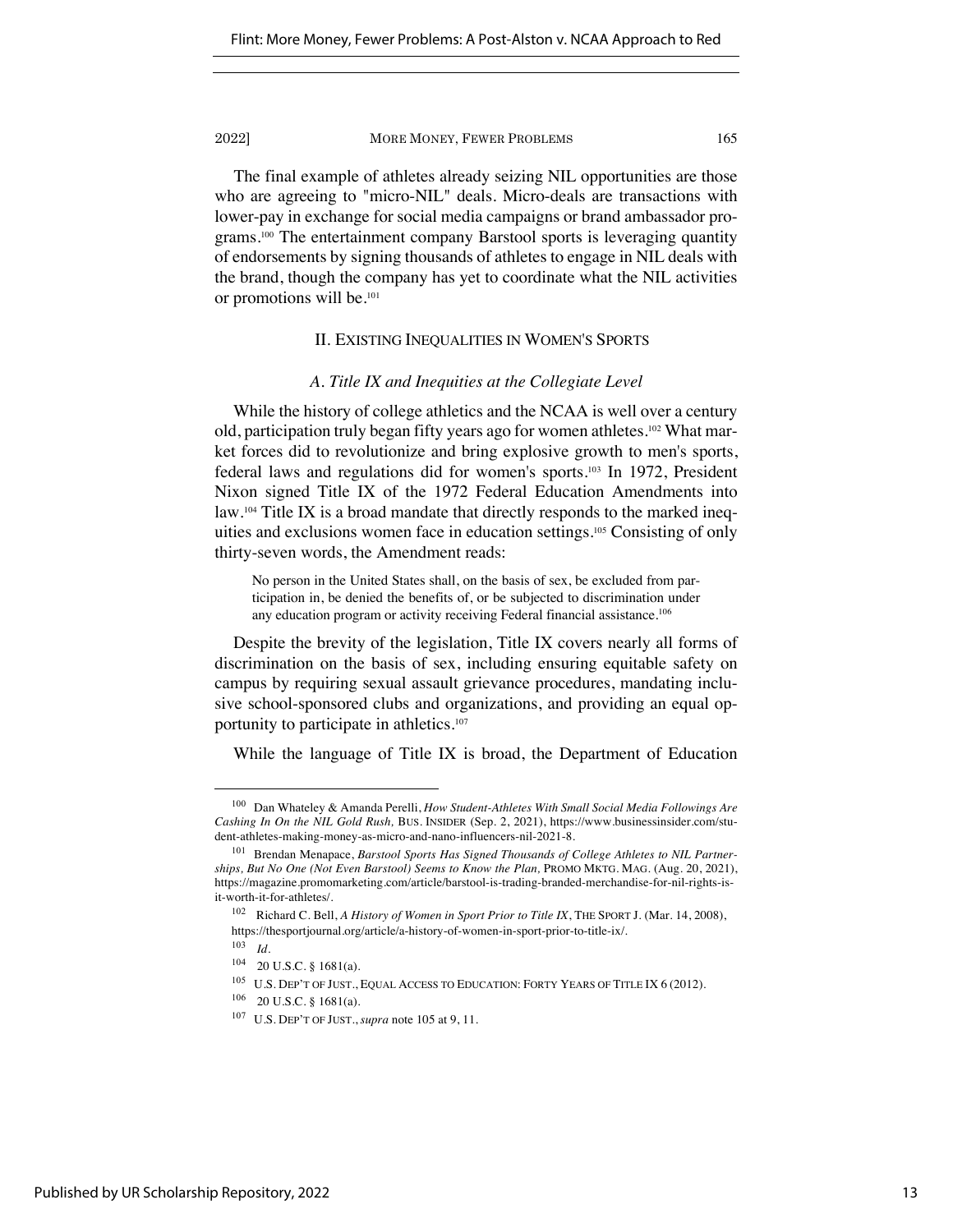regulates educational institutions with more specific guidance on adhering to a nondiscriminatory standard. <sup>108</sup> For athletics, the Department of Education has created specific requirements for schools to ensure equal opportunity regardless of sex.109 To determine if equal opportunity is provided, the Department of Education examines whether the following factors are present: (i) opportunities and treatment; (ii) equipment; (iii) game and practice times; (iv) travel and per diem allowances; (v) coaching and tutoring; (vi) assignment and compensation of coaches and tutors; (vii) facilities; and (viii) publicity.<sup>110</sup> Other regulations mandate that if athletic scholarships are available, there must be "reasonable opportunities for such awards for members of each sex in substantial proportion to the number of students of each sex participating in . . . athletics."111

Since Title IX's enactment in 1972, women's participation in sports has increased at a rate ten times greater than the rate of participation when Title IX was passed.112 Yet, forty years later, opportunities still lag behind men's opportunities for women athletes. In the 2015-16 academic year, women athletes accounted for 46.7 percent of Division I athletes while making up, on average, 53 percent of the undergraduate population on Division I campuses.113 To comply with the Department of Education's regulations, participation in sports should be "proportionate to the interest and demographic make-up of the school."114 Typical non-compliance of Title IX includes funding disparities, inequal scholarship opportunities, and disparate quality in facilities regarding athletic opportunities.115 For collegiate athletics, disparate treatment and the demographic make-up of Division I athletes are excused in some capacity as certain men's sports are "revenue-generating" for a school. However, very few college sports programs are profitable.<sup>116</sup> By and large,

<sup>108</sup> *Id.* at 1–2.

<sup>&</sup>lt;sup>109</sup> *Id.* at 1, 3. For more on the efficacy of Title IX and the ongoing debate over whether "sex" includes or excludes "gender" *see,* Erin E. Buzuvis, *"On the Basis of Sex": Using Title IX to Protect Transgender Students from Discrimination in Education,* 28 WIS J.L. GENDER & SOC'Y 219, 220–21 (2013).

*<sup>110</sup> Protecting Students: Athletics,* U.S. DEP'T OF EDUC., https://www2.ed.gov/about/offices/list/ocr/frontpage/pro-students/issues/sex-issue04.html (last visited Nov. 5, 2021).

<sup>111</sup> *Id.*

<sup>112</sup> *Fast Facts: Title IX*, *supra* note 9.

<sup>113</sup> *Id.*

<sup>114</sup> Title IX of the Education Amendments of 1972, 44 Fed. Reg. 71,399, 71,418 (Dec. 11, 1979) (to be codified at 45 C.F.R. pt. 86).

<sup>115</sup> Anne Bloom, *Financial Disparity as Evidence of Discrimination Under Title IX*, 2 VILL. SPORTS & ENT. L.F. 5, 13 (1995).

<sup>116</sup> *See Finances of Intercollegiate Athletics*, NAT'L COLLEGIATE ATHLETIC ASS'N, https://www.ncaa.org/about/resources/research/finances-intercollegiate-athletics (last visited Nov. 7, 2021).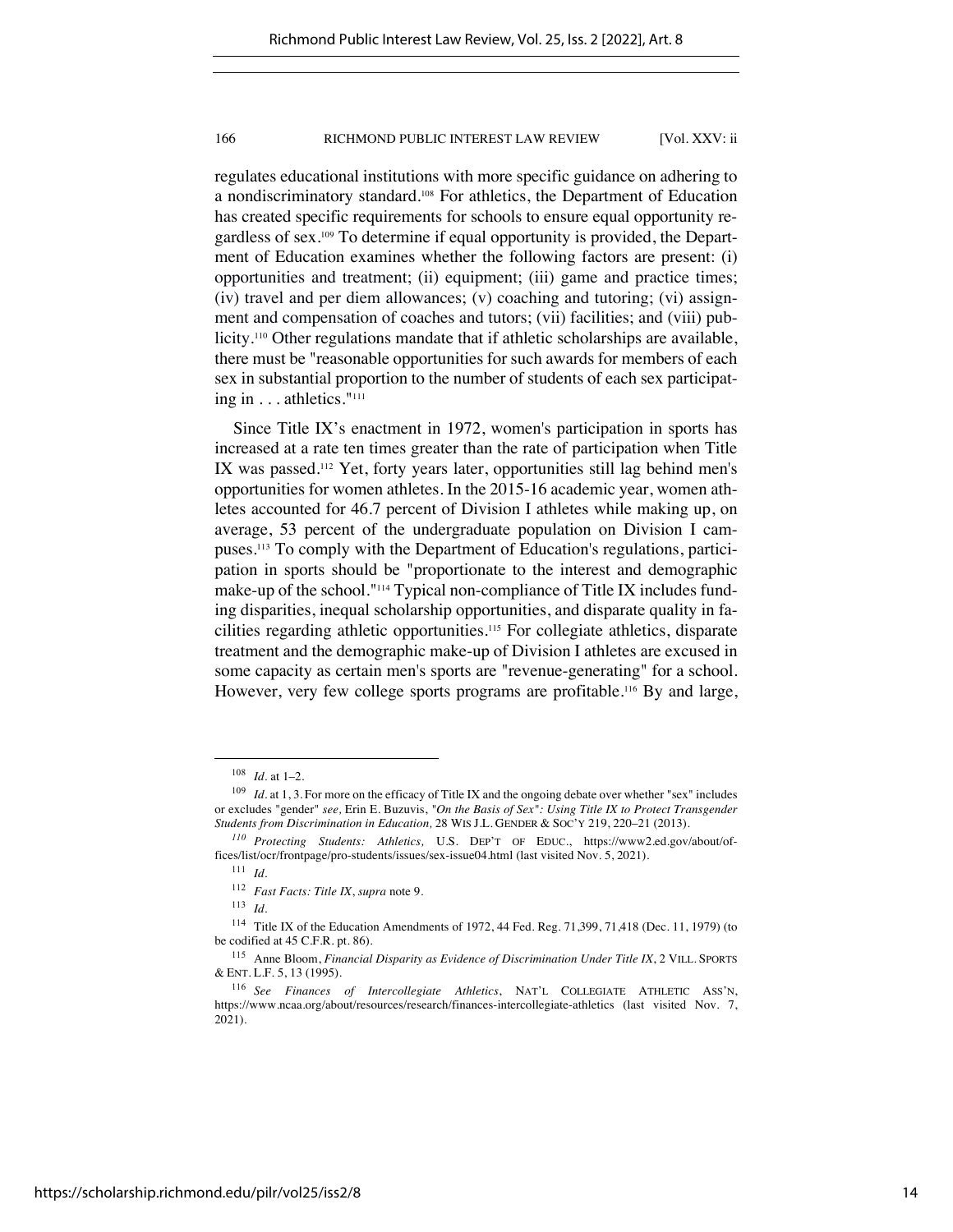men's sports, like women's collegiate athletics, operate at a revenue loss.117 Disparate funding partially relates to the massive budgets that revenue-generating sports require.<sup>118</sup>

While Title IX increased women's participation in sports, gaps in equity remain. More than three-quarters of the young women who play sports will quit before playing at the collegiate level, compared to just half of young men.119 Less than one percent of women play professionally or for a national team at the collegiate level compared to five percent of men.120 Though several factors contribute to this statistic, the lack of revenue-earning potential after college is also a driver for women to cease participation. Sports are not an anomaly, though; lack of opportunity for upward mobility is common among other industries with high rates of discrimination. <sup>121</sup> It is perhaps unsurprising, then, that legal scholars of sports and the law find that sports are a microcosm for our society's racial and gender issues and often are a platform to bring attention and change to these issues.<sup>122</sup>

Although Title IX was a catalyst for progress towards equality in education-related opportunities, athletics remain an area of inequity, even at the heavily regulated collegiate level.<sup>123</sup> A contributing factor to unequal treatment is the proliferation of NCAA-administered competition and promotional material, including championships and tournaments.124 As the Court in *Tarkanian* indicated, the NCAA is a private actor not beholden to regulations that affect state entities.125 As a result, the NCAA has a pattern of offering better championship and playoff facilities and broadcast opportunities to men's sports, particularly revenue-generating ones, than women's sports.126

<sup>117</sup> *See* DANIEL L. FULKS, NAT'L COLLEGIATE ATHLETIC ASS'N, REVENUES AND EXPENSES 2004– 15: DIVISION I INTERCOLLEGIATE ATHLETICS PROGRAMS REPORT 19 (2006).

<sup>118</sup> *Id.* at 21–26.

<sup>119</sup> *Do You Know the Factors Influencing Girls' Participation in Sports?*, WOMEN'S SPORTS FOUND., https://www.womenssportsfoundation.org/do-you-know-the-factors-influencing-girls-participation-insports/ (last visited Nov. 7, 2021).

<sup>120</sup> *Id.*

<sup>121</sup> Mary Beth Faller, *Looking at Sports as a Microcosm of Racial, Gender Disparities in Society*, ARIZ. ST. U. (Mar. 30, 2019), https://scrd.asu.edu/content/looking-sports-microcosm-racial-gender-disparities-society.

<sup>122</sup> *Id.*

<sup>123</sup> *See* Julie Macur & Alan Blinder, *Anger Erupts Over Disparities at NCAA Tournaments,* N.Y. TIMES (Mar. 19, 2021), https://www.nytimes.com/2021/03/19/sports/ncaabasketball/women-ncaa-tournament-weight-room.html.

<sup>124</sup> Emma Baccerllieri, *NCAA's Shameful Tournament Disparities Take Spotlight From Where it Belongs,* SPORTS ILLUSTRATED (Mar. 19, 2021), https://www.si.com/college/2021/03/19/ncaa-womenstournament-unequal-treatment-men-march-madness.

<sup>125</sup> Nat'l Collegiate Athletic Ass'n v. Tarkanian, 488 U.S. 179, 181 (1988).

<sup>126</sup> *See* Macur & Blinder, *supra* note 123.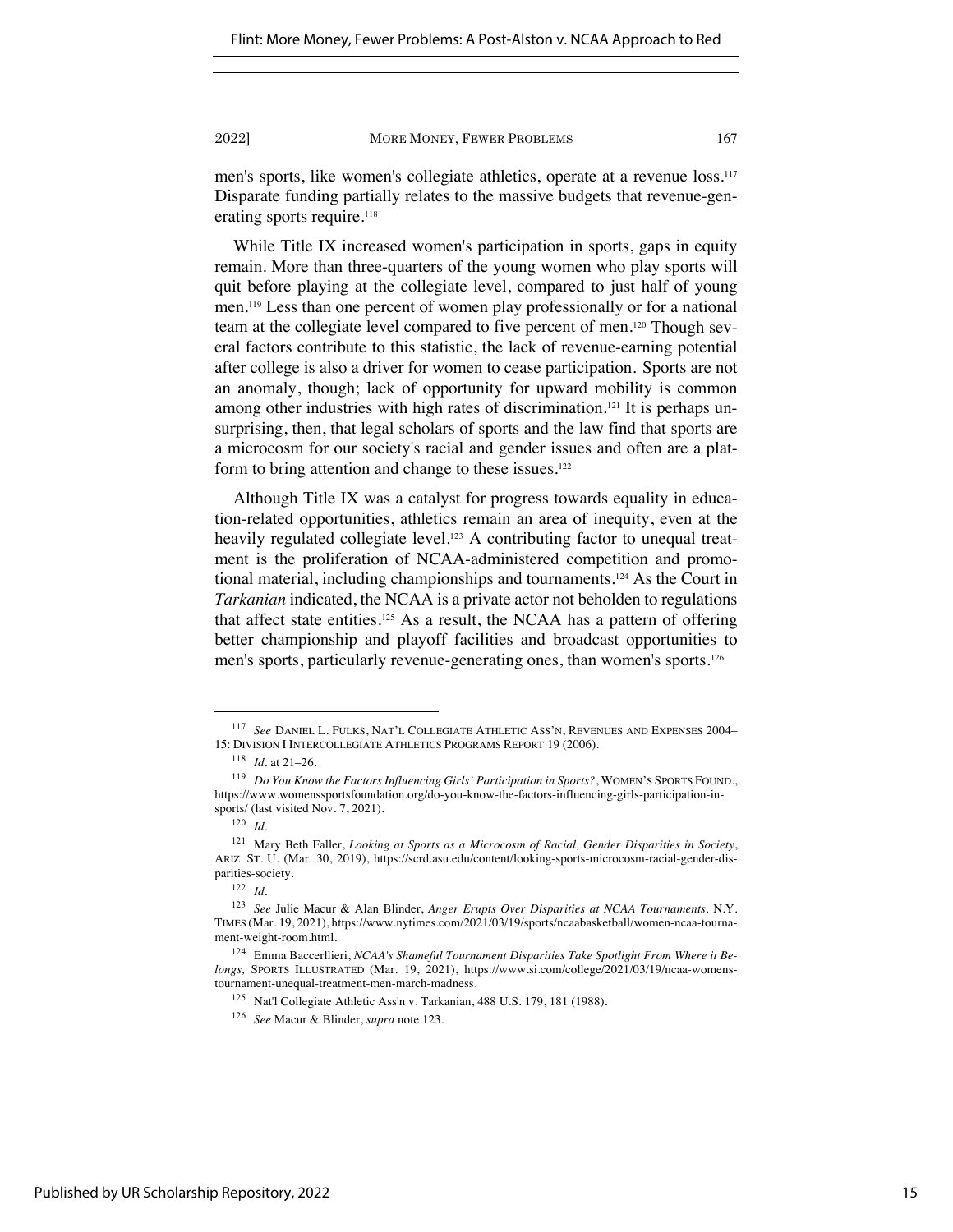The NCAA's disparate treatment of women's tournaments garnered national attention during the 2021 NCAA Division I Women's Basketball Tournament, when a University of Oregon player, Sedona Prince, posted a TikTok video that went viral. <sup>127</sup> The video showed that the women's weight room facilities were in a partitioned conference room with only low-weight dumbbells and minimal equipment.<sup>128</sup> By comparison, the men's facilities had actual weight rooms and private training facilities.<sup>129</sup> The national attention the video garnered also raised awareness about how the NCAA did not allow use of the "March Madness" trademark for the women's tournament.130 In the wake of this publicity, the NCAA changed its position to allow the women's tournament to use the logo and trademark.<sup>131</sup>

The 2021 NCAA Division I College Softball World Series also made national news for mistreatment. <sup>132</sup> The women's teams were scheduled to play back-to-back playoff games with no rest day, and some games were scheduled to start as late as midnight.133 The women's teams also did not have locker rooms or showers at the practice or game facilities.<sup>134</sup> The men's baseball tournament did not have the same issues.<sup>135</sup> The media coverage of the disparate treatment in NCAA tournaments led to a Congressional probe into the NCAA's treatment of its women athletes.<sup>136</sup>

# *B. Inequities at the Professional Level*

Though the discussion surrounding inequality at the collegiate level is relatively new to national media, inequality in women's professional sports has been ongoing for the past decade. The focal issue is the unequal pay between women and their male counterparts, which is highlighted by the U.S.

<sup>127</sup> *Id.*

<sup>128</sup> Baccerllieri, *supra* note 124.

<sup>129</sup> *See id.*

<sup>130</sup> Alanis Thames, *NCAA to Use 'March Madness' Slogan for Women's Basketball, Too,* N.Y. TIMES (Sept. 29, 2021), https://www.nytimes.com/2021/09/29/sports/ncaabasketball/march-madness-womensbasketball.html.

<sup>131</sup> *Id.*

<sup>132</sup> Molly Hensley-Clancy, *College Softball Coaches Decry Treatment by NCAA: 'What's Lower Than an Afterthought?',* WASH. POST (April 23, 2021), https://www.washingtonpost.com/sports/2021/04/23/ncaa-softball-college-world-series-disparities/.

<sup>133</sup> *Id.*

<sup>134</sup> *Id.*

<sup>135</sup> *Id.*

<sup>136</sup> Molly Hensley-Clancy, *Pressure Mounts on NCAA as House Democrats Demand Answers Over Tournament Disparities,* WASH. POST (Mar. 24, 2021), https://www.washingtonpost.com/sports/2021/03/24/ncaa-tournament-house-democrats-megan-rapinoe/.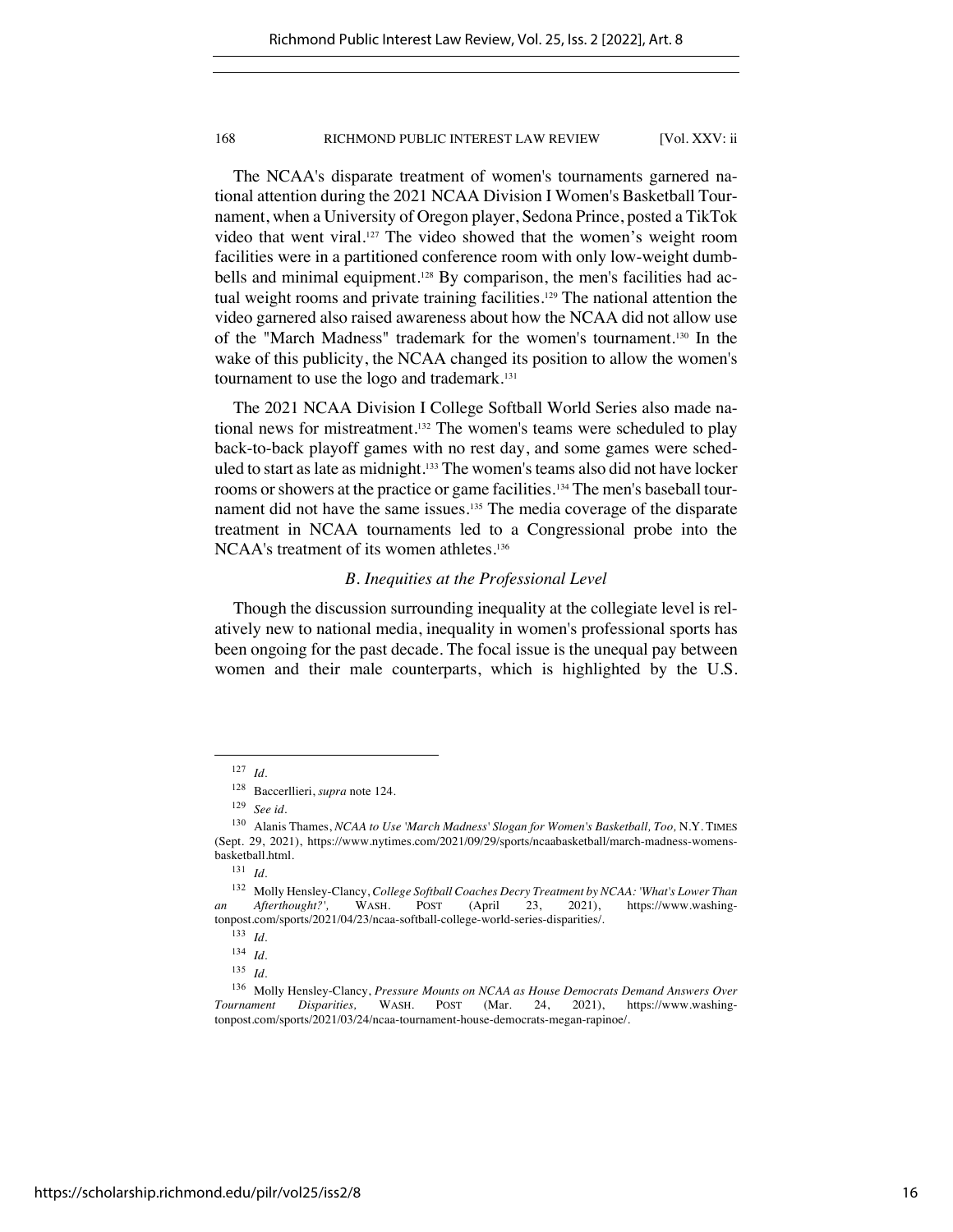Women's National Soccer Team's (USWNT) litigation and fight for equal pay.137 The pay structure of the men's and women's national soccer teams is indicative of a number of common issues among men and women's teams: while women's sports perform better, they are paid less:

The combined salaries of the 1,693 women playing in the top seven [soccer] leagues add up to \$41.6 million, just slightly less than the \$41.7 million salaries paid to Neymar, a Brazilian forward, by Paris Saint-Germain. [Soccer] in America is unusual because the women's team is paid less than the men, despite more people tuning in to watch them.<sup>138</sup>

After the USWNT's collective bargaining agreement expired in 2013, players sued the U.S. Soccer Federation over gender discrimination in pay structure.139 Answering the suit, lawyers for the U.S. Soccer Federation argued that the difference in pay was attributed to differences in skill.140 The brief filed claimed the men's team has a "higher level of speed and strength," and the work of the women's team is not equal to the work of the men's national team.141 It also stated that "the job of a [male national team] player requires materially different skill and more responsibility than [the women's] job does, while also taking place under materially different working conditions."142 Finally, the brief argued that because the jobs were materially different, the men's and women's pay cannot be compared under the Equal Pay Act.143 The argument incited national outrage, and the then-president of the U.S. Soccer Federation, Carlos Cordeiro, issued a public apology, saying that the brief "did not reflect the values of our federation or tremendous admiration of our women's national team."144 In the wake of bad publicity and sponsors such as Coca-Cola and Budweiser publicly condemning the assertion, the federation sought mediation to resolve the dispute.145 In 2019, all twenty-

<sup>&</sup>lt;sup>137</sup> Caitlin Murray, *USWNT to Fight U.S. Soccer in Equal Pay Row: Appeal Says Judge's Decision*<br> *Defies* Reality', ESPN (Jul. 23, 2021). https://www.espn.com/soccer/united-states-*'Defies Reality'*, ESPN (Jul. 23, 2021), https://www.espn.com/soccer/united-statesusaw/story/4437227/uswnt-to-fight-us-soccer-in-equal-pay-row-appeal-judges-decision-as-it-defies-reality.

<sup>138</sup> *Where Female Athletes are More Popular Than Male Ones,* THE ECONOMIST (Jun. 29, 2019), https://www.economist.com/united-states/2019/06/27/where-female-athletes-are-more-popular-thanmale-ones.

<sup>&</sup>lt;sup>139</sup> Anne M. Peterson, *Women's National Soccer Team Players Sue for Equitable Pay*, ASSOCIATED PRESS (Mar. 8, 2019), https://apnews.com/article/lawsuits-ap-top-news-international-soccer-ca-statewire-sports-89de09f63ae14574b38ffb58974dc8b5.

<sup>&</sup>lt;sup>140</sup> Allison Frankel, *U.S. Soccer's Lawyers Learn the Hard Way That Legal Arguments can be Terrible P.R.*, REUTERS (Mar. 12, 2020), https://www.reuters.com/article/us-otc-soccer-idINKBN20Z3HY.

<sup>141</sup> *Id.*

<sup>142</sup> *Id.*

<sup>143</sup> *Id.*

<sup>144</sup> *Id.*

<sup>145</sup> Kevin Draper & Andrew Das, *'Blatant Misogyny': U.S. Women Protest, and U.S. Soccer President Resigns*, N.Y. TIMES (Mar. 12, 2020), https://www.nytimes.com/2020/03/12/sports/soccer/uswntequal-pay.html.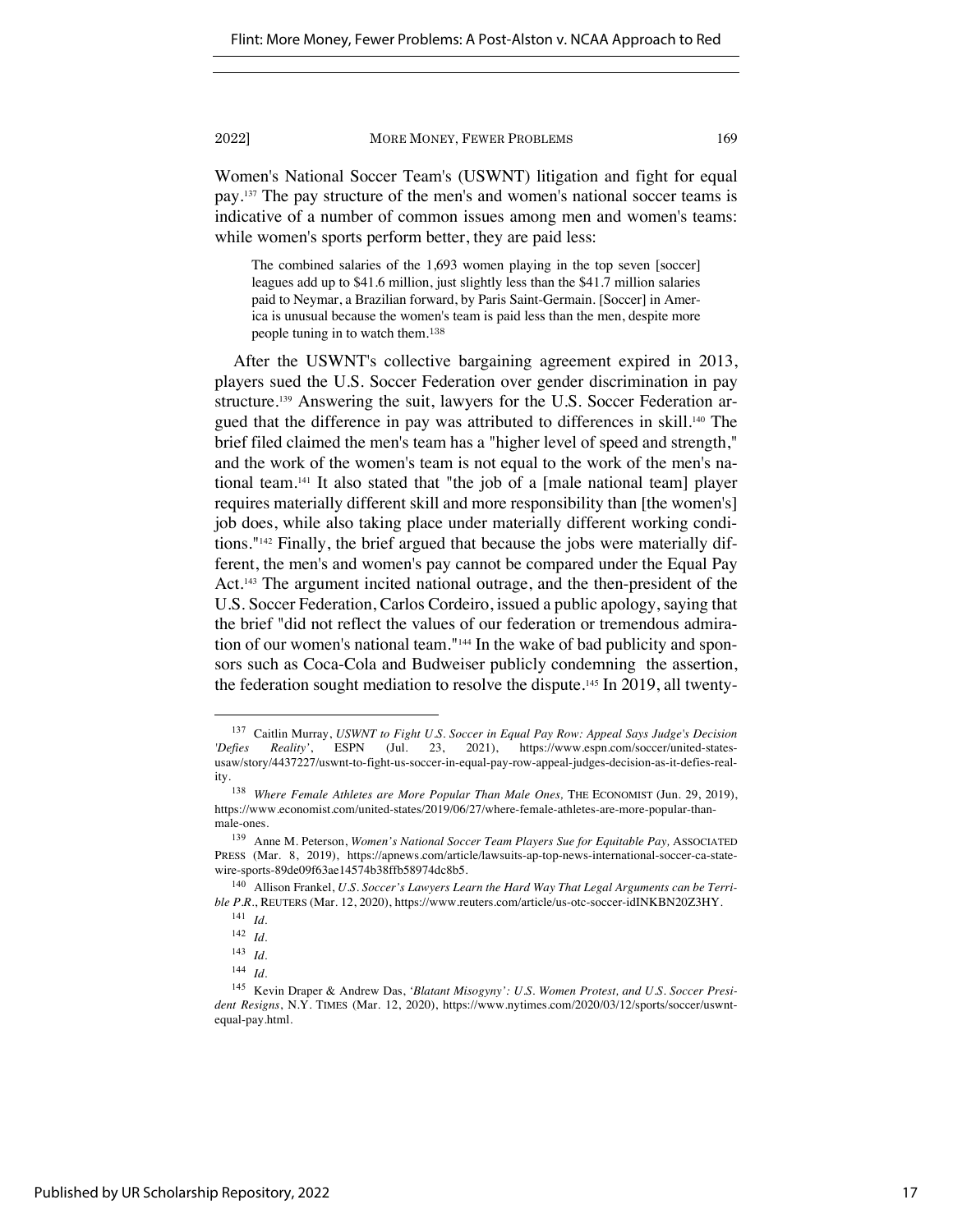eight women's players agreed to mediation and arbitration to reach a new pay-structure agreement.146

The USWNT lawsuit argued for equal pay in part because the women's team has better viewership and more championships than the men's team. Other women's sports cannot offer such arguments, especially women's professional sports, which bring substantially less revenue than men's professional leagues. For example, the Women's National Basketball Association (WNBA) averages \$60 million annually while the National Basketball Association earns \$7.92 billion.147 As a result, NBA players receive 50% of shared revenue, while WNBA players receive 20% of shared revenue.148 A contributing factor to the WNBA's revenue is that it is decades behind the NBA in building its brand, and it is working out labor issues as a relatively new league.149 A second factor is that the league is significantly smaller than the NBA, with only twelve teams compared to the NBA's thirty.<sup>150</sup> Additionally, the NBA's average ticket price is between \$51 to \$89, while a WNBA ticket costs just \$17 on average. 151

The relative novelty of women's professional leagues is just one factor that contributes to lower revenue than men's leagues. Another significant factor is broadcast time, which brings in the majority of revenue for men's sports through advertising deals and revenue. A 2009 study found that men's sports receive 96.3% of primetime airtime, while women's sports receive just 1.6%.152 The discrepancy in coverage forces women's professional leagues to be creative in broadcasting to gain viewership, so they have partnered with streaming platforms like Twitch to allow fans to watch.<sup>153</sup> While professional sports are not covered equitably, the nature of Title IX publicity requires college sports be covered more equitably. As a result, college sports in nonrevenue generating sports have closer viewership ratings, with some sports

<sup>&</sup>lt;sup>146</sup> Kevin Baxter, *U.S. Soccer and USWNT Players Agree to Mediation Over Pay Dispute*, L.A. TIMES (Jun. 22, 2019), https://www.latimes.com/sports/soccer/la-sp-us-soccer-uswnt-pay-dispute-mediation-20190622-story.html.

<sup>&</sup>lt;sup>147</sup> Doug Robinson, *Pay Disparity Between NBA*, *WNBA is a Numbers Game*, DESERET NEWS (Apr. 7, 2021), https://www.deseret.com/sports/2021/4/7/22367915/pay-disparity-between-nba-wnba-is-anumbers-game.

<sup>148</sup> *Id.*

<sup>149</sup> *Id.*

<sup>150</sup> *Id.*

<sup>151</sup> *Id.*

<sup>152</sup> Michael A. Messner & Cheryl Cooky, *Gender in Televised Sports: News and Highlights Shows, 1989-2009*, U.S.C. CTR. FOR FEMINIST RESEARCH 1, 4 (2010), https://dornsife.usc.edu/assets/sites/80/docs/tvsports.pdf (remaining 2.1% of airtime was dedicated to gender neutral or gender shared topics).

<sup>153</sup> Dominic Massimo, *NWSL Gamifies Twitch Streams with Sports Buff*, SPORTTECHIE (Aug. 11, 2021), https://sporttechie.com/nwsl-gamifies-twitch-streams-with-sport-buff.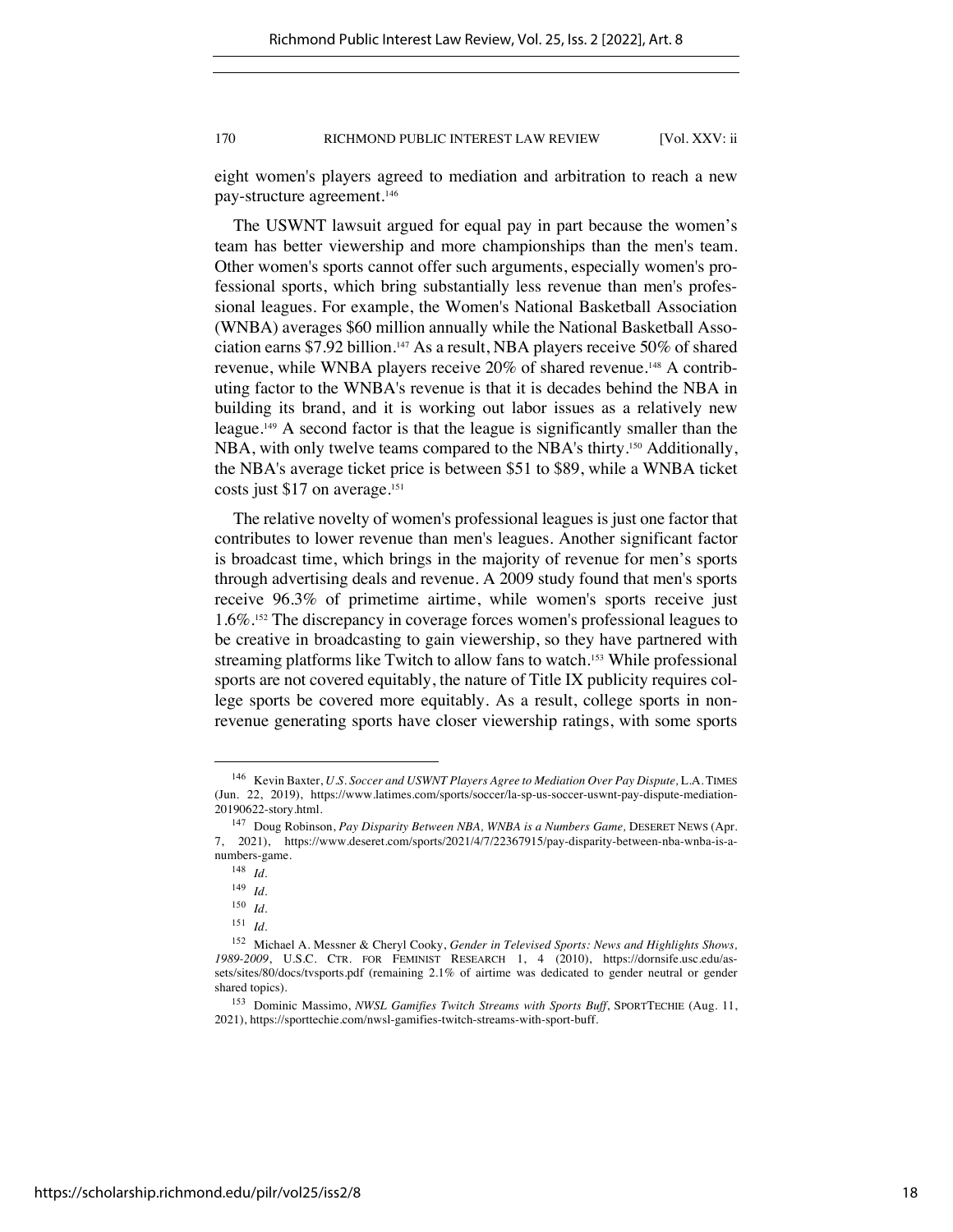such as softball outperforming men's baseball in viewers.<sup>154</sup>

# III. HARNESSING NIL AND EDUCATION RELATED BENEFITS TO REDUCE INEQUALITY

There is no one-fit or simple solution for the myriad of barriers to equality that women athletes experience. Issues such as lack of broadcast time, lower pay, and fewer opportunities require nuanced responses to address the complex underlying factors that create inequitable circumstances. Though not a solution, changes to name, image, and likeness rules in collegiate sports may give women athletes greater agency in monetizing their playing careers. By removing earning prohibitions from NIL, women athletes will be able to extend their revenue-earning years, potentially allowing sports to be a viable career that otherwise would have limited opportunities to make a livable wage. In addition, the money flow at the collegiate level could pressure institutions to address inequality from a market perspective. More significant revenue potential may pressure media to cover women who are profiting from NIL and professional sports leagues to offer greater pay. Finally, highearning women's players may rebut the NCAA's argument that women's sports cannot bring profits, bringing change to championship and tournament opportunities for women's sports.

The NCAA administers championships for twenty-four women's sports.<sup>155</sup> Of those, only nine sports have opportunities for professional league competition in the United States after college.156 Some sports field semi-professional teams and others offer avenues to compete for limited spots on the national team.157 For many women athletes, college sports are the highest level of competition available in their respective sport.158 For the over 400,000 NCAA athletes that compete annually, college sports are the highest level at which they can compete, with less than two percent of college athletes continuing

<sup>154</sup> Clare Brennan, *Women's College World Series Tops College World Series Viewership*, JUST WOMEN'S SPORTS (Jul. 7, 2021), https://justwomenssports.com/womens-college-world-series-tops-college-world-series-in-viewership/.

<sup>155</sup> *Student-Athletes*, NAT'L COLLEGIATE ATHLETIC ASS'N, https://www.ncaa.org/student-athletes (last visited Mar. 16, 2022).

<sup>156</sup> *See The Evolution of Women's Sports*, OHIO U. (Jan. 28, 2020), https://onlinemasters.ohio.edu/blog/the-evolution-of-womens-sports/.

<sup>157</sup> *See* NAT'L WOMEN'S L. CTR., TITLE IX THE BATTLE FOR GENDER EQUALITY IN ATHLETICS IN COLLEGE AND UNIVERSITIES 3 (2017), https://nwlc.org/wp-content/uploads/2015/08/Battle-for-GE-in-Colleges-and-Universities.pdf; *Women's Sports in Georgia*, EXPLORE GA., https://www.exploregeorgia.org/blog/womens-sports-in-georgia (last visited Nov. 11, 2021).

<sup>158</sup> *See Title IX and Other Women's Issues*, US LEGAL, https://sportslaw.uslegal.com/title-ix-andother-womens-issues/ (last visited Nov. 7, 2021).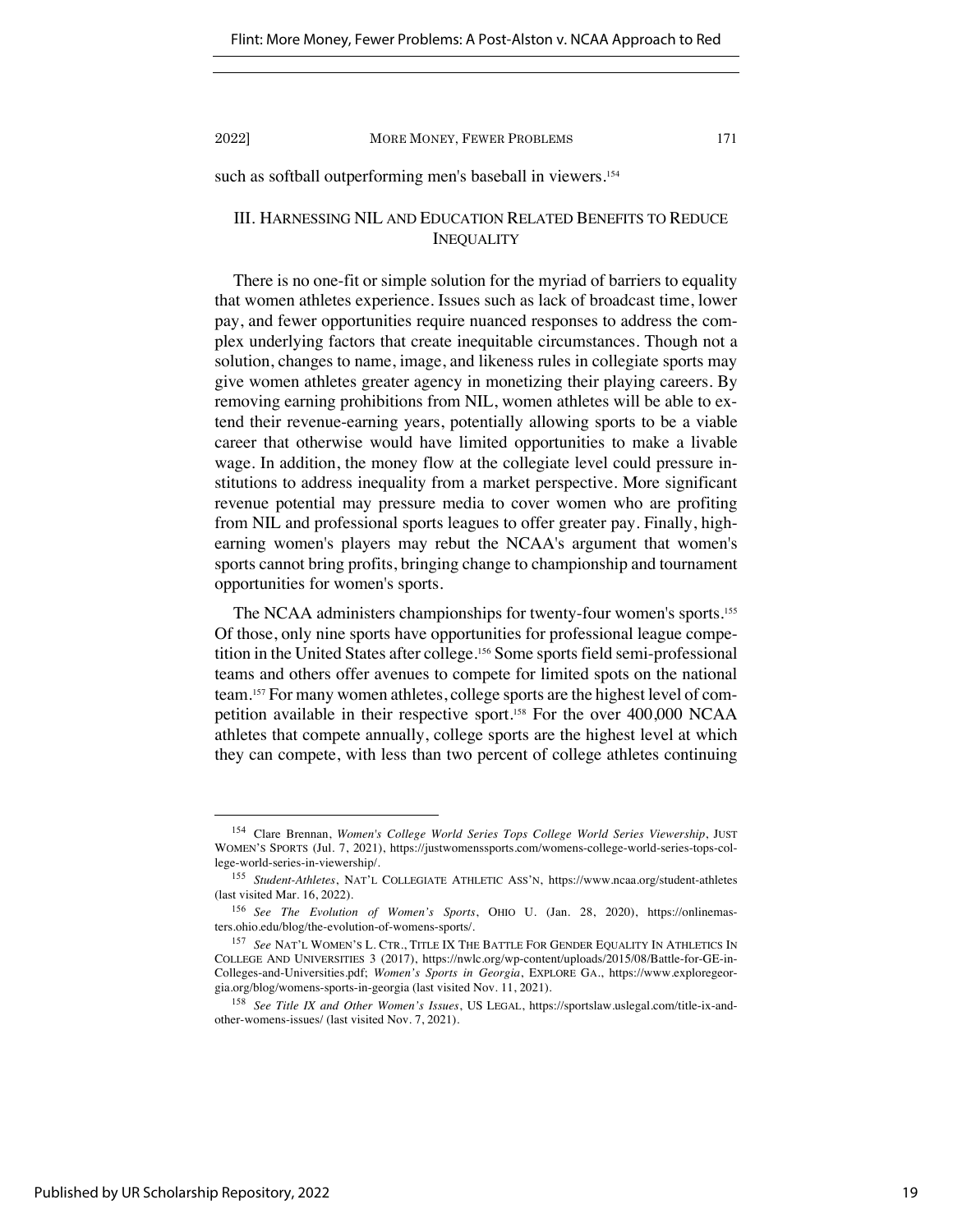their playing careers to a professional level.159 Name, image, and likeness arrangements allow athletes to earn money for playing during their collegiate careers, substituting for professional pay that otherwise would be unavailable.160 NIL contracts are not always lucrative deals; sometimes, sponsorships are small-pay in exchange for social media promotions.161 Even small opportunities to monetize athletic prowess were near nonexistent for women just twenty-five years ago, but they remain extremely limited. For example, for some trans women athletes, the use of their NIL in college may be the only level of competition they can monetize their playing, as certain professional leagues write rules that bar trans women from competing. <sup>162</sup> Allowing women agency to engage in entrepreneurship and market their playing as a brand extends the limited years women can monetize playing. Though this is also true for male college athletes, it is particularly impactful for women, as postcollegiate opportunities to earn revenue for playing are more limited and lowpaying.

Some scholars and journalists contend that the use of NIL may have the opposite effect on gender equity and only serve to widen equity gaps.163 The specifics of most NIL contracts are not yet public; however, estimated figures for several high-profile deals are widely reported. For example, the University of Alabama football coach Nick Saban speculated that the quarterback Bryce Young is nearing the \$1 million mark in his partnership with Cash App.164 NIL critics worry that male athletes will vastly outpace women athletes, only furthering pay inequality. Though apprehension concerning highprofile deals that would deepen the divide in pay between women and men athletes is legitimate, revenue-generating athletes account for a small percentage of the more than 500,000 NCAA student-athletes.165 In addition, concerns NIL will widen the pay gap are predicated on the assumption that all or

<sup>159</sup> *Estimated Probability of Competing in College Athletics*, NAT'L COLLEGIATE ATHLETIC ASS'N, https://www.ncaa.org/about/resources/research/estimated-probability-competing-college-athletics (last visited Nov. 7, 2021).

<sup>160</sup> *See* Dean Golembeski, *Companies Rush to Make Name, Image, Likeness Deals With College Athletes*, BEST COLL. (Sept. 30, 2021), https://www.bestcolleges.com/news/analysis/2021/09/30/ncaa-nilathlete-deals-social-media/.

<sup>161</sup> *See* Menapace, *supra* note 101.

<sup>162</sup> *See e.g., Transgender Participation*, USA POWERLIFTING, https://www.usapowerlifting.com/transgender-participation-policy/ (last visited Nov. 6, 2021).

<sup>163</sup> Amanda Christovich, *NIL's Inevitable Pay Gap?*, FRONT OFFICE SPORTS (June 9, 2021) https://frontofficesports.com/newsletter/fos-college-nils-inevitable-pay-gap/.

<sup>164</sup> The Athletic Staff, *Nick Saban: Alabama's Bryce Young Earning Near 'Seven Figures' in NIL Deals*, THE ATHLETIC (July 20, 2021), https://theathletic.com/news/nick-saban-alabamas-bryce-youngearning-near-seven-figures-in-nil-deals/bxUbIpB0uPdX/.

<sup>165</sup> *See, e.g., Estimated Probability of Competing in Professional Athletics*, NAT'L COLLEGIATE ATHLETIC ASS'N, https://www.ncaa.org/about/resources/research/estimated-probability-competing-professional-athletics (last visited Nov. 6, 2021).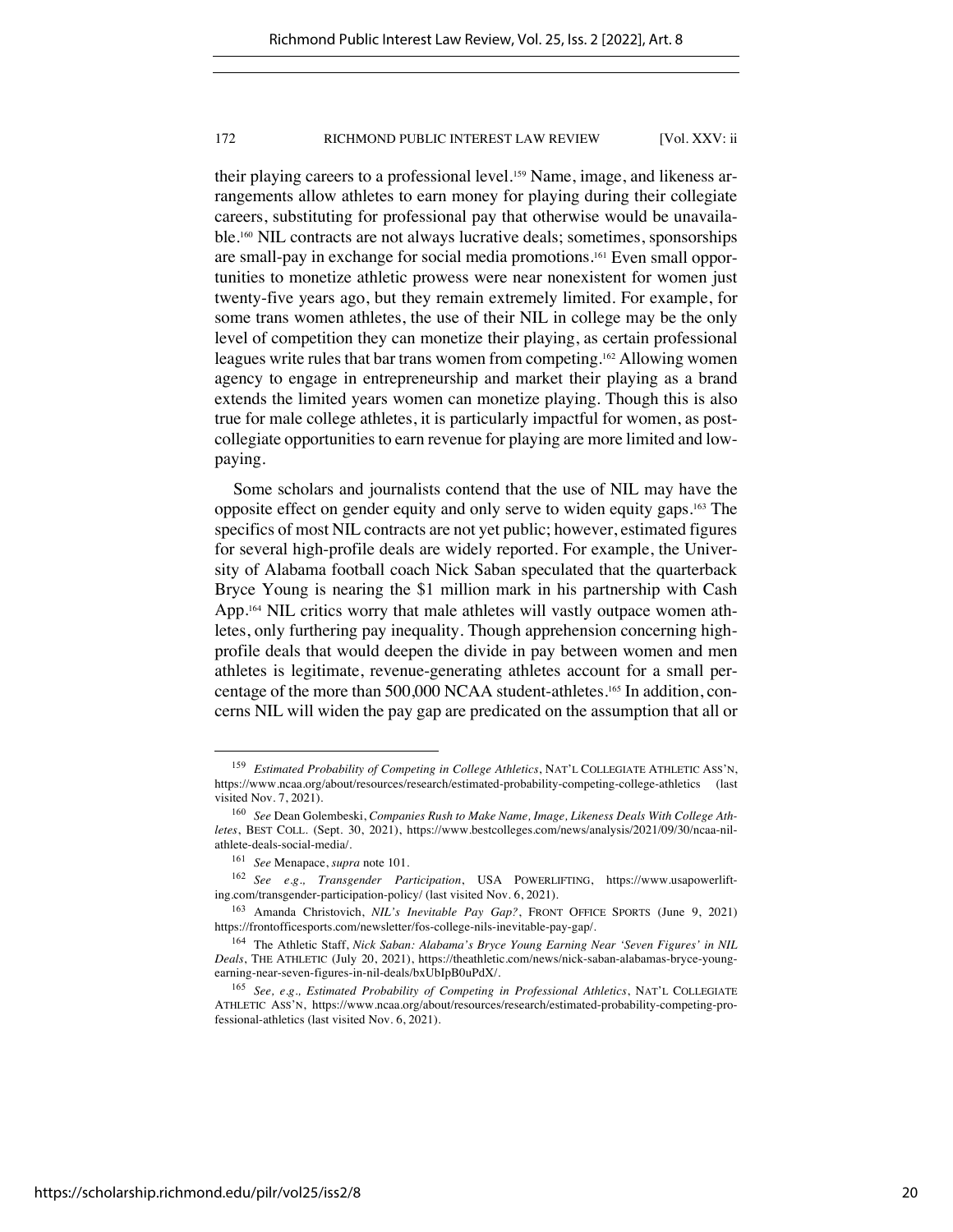most top marketable athletes are men who play revenue-generating sports.166 A recent marketing study found that of the twenty-five college athletes with the greatest endorsement potential, thirteen were women, with an annual endorsement potential between \$466,000 and \$63,000.167 The earnings range was much more varied for the top collegiate men athletes, with the top earner's estimated endorsement potential range between \$476,000 to \$14,000.<sup>168</sup> The marketing survey demonstrates that the difference between the highest-paid individual athletes (i.e., the highest-earning men using their NIL compared with the highest-earning women using their NIL) may be less indicative of a gap than the average numbers of men and women taking advantage of NIL reform.

As women tend to engage with social media more consistently than men, the ability to brand oneself may allow women athletes to reap the benefits in greater numbers than men.169 Athletes like Louisiana State University gymnast Olivia Dunne or sister Fresno State basketball players Haley and Hanna Cavinder, who have millions of TikTok followers, cannot only enter into sponsorships with brands to earn money from their NIL but can also earn money from marketing themselves.170 According to a Sport Management Review study, female athletes post more on social media than male athletes on average.171 While male athletes tend to have more followers, engagement levels show similar figures.172 According to the study, the option for female athletes to use social media creates the potential for a more "level playing field," which does not exist in traditional television and media coverage.<sup>173</sup>

NIL reform may also reduce the sports dropout rates for young players. By age fourteen, girls drop out of sports at two times the rate of boys.<sup>174</sup> Factors include a lack of access to participate, social stigma, lower quality of experience, and lack of role models.<sup>175</sup> Where boys have a number of

<sup>166</sup> Christovich, *supra* note 163.

<sup>167</sup> *See* AJ Maestas & Jason Belzer, *How Much Is NIL Worth To Student Athletes?,* ATHLETIC DIRECTOR U (2021), https://athleticdirectoru.com/articles/how-much-is-nil-really-worth-to-student-athletes/ (calculating endorsement potential by social media following and not accounting for athletes popularized by traditional broadcast media such as quarterback Bryce Young).

<sup>168</sup> *Id.*

<sup>169</sup> Thilo Kunkel et al., *There is No Nil in NIL: Examining the Social Media Value of Student-Athletes' Names, Images, and Likeness*, SPORT MGMT. REVIEW 1, 26 (2021).

<sup>170</sup> David M. Hale, *Social Media Stardom: How Changes to NIL Will Benefit Athlete-influencers Across the NCAA*, ESPN (Mar. 8, 2021), https://www.espn.com/womens-college-basketball/story/\_/id/30945653/social-media-stardom-how-changes-nil-benefit-athlete-influencers-ncaa.

<sup>171</sup> Kunkel, *supra* note 169 at 26.

<sup>172</sup> *Id.*

<sup>173</sup> *Id.*

<sup>174</sup> *Do You Know the Factors Influencing Girls' Participation in Sports?*, *supra* note 119.

<sup>175</sup> *Id.*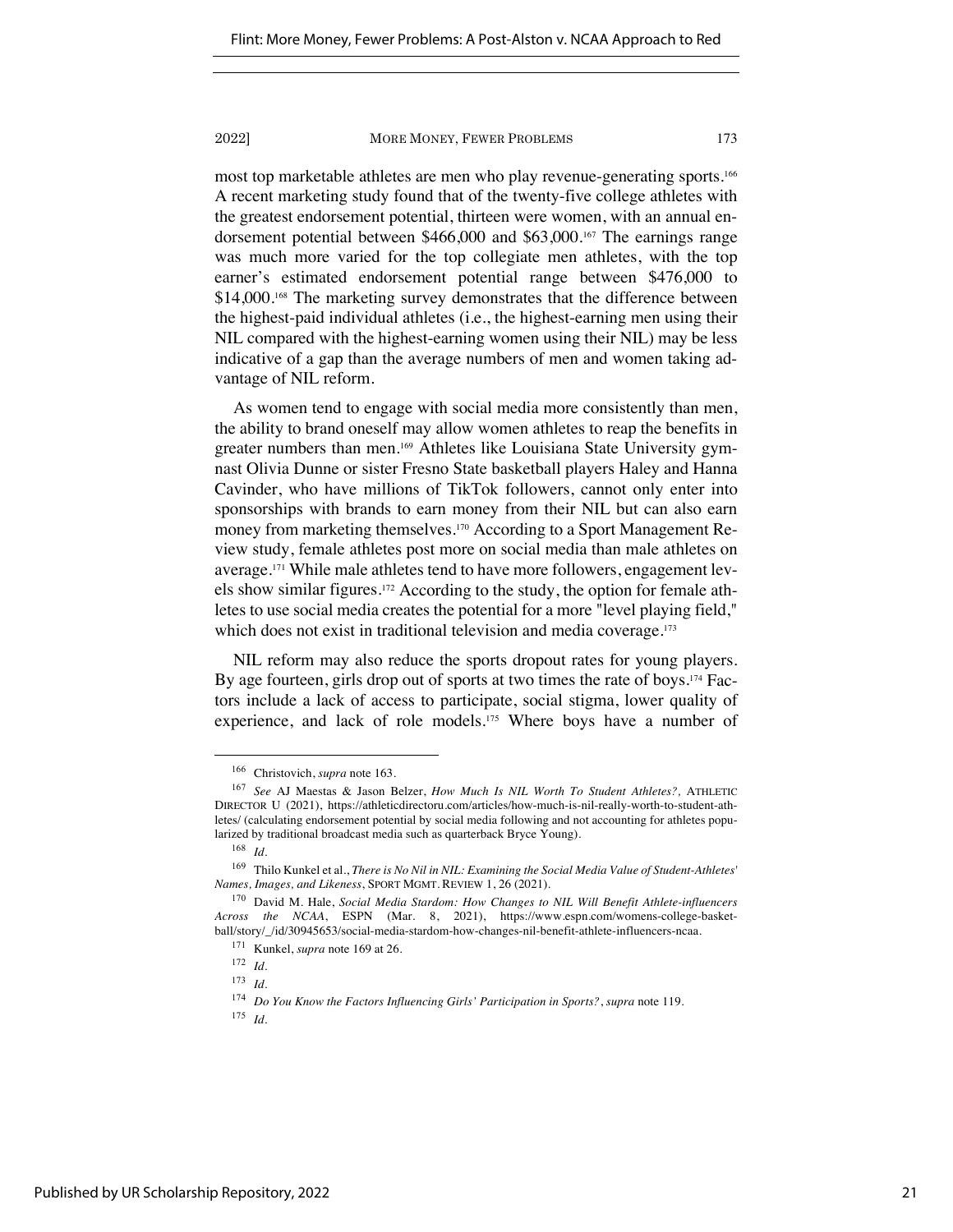professional players to aspire to become, girls have far fewer professional athlete role models who look like them. NIL reform could allow young girls to be exposed to college athletes as role models through advertising. In addition to the monetary benefits of playing collegiate sports, prolonged participation in sports is shown to produce higher self-esteem and health benefits in women, including a twenty-percent reduction in the risk of breast cancer.<sup>176</sup>

Another benefit of NIL legislation unique to women athletes is that NIL contracts may offer control over privatizing equal facilities. As a private actor, the NCAA is not beholden to Title IX regulations.177 Despite incremental changes to its policies regarding women's championships, facilities, media coverage, and even the ability to play, problems are not met with the same voracity as men's championships. Rather than relying on public outrage and national attention regarding unequal treatment by the NCAA, women athletes could seek partnerships with private companies to contract for equipment or facilities, filling gaps the NCAA may legally neglect. Privatization may provide an interim solution while women continue pressure on the NCAA to acknowledge women's sports as a marketable product.

# IV. CONCLUSION

Sports have been described as a microcosm for life, giving rise to the expression "athletes die twice," once at retirement and again at the end of their lives.178 The sentiment that athletics are life or death is particularly true in the United States. Here, sports are an integral aspect of American society both in their impact on the economy but also as a medium to transmit idealistic national values.179 Americans celebrate contributions sports have made in the past to racial and social progress but simultaneously condemn the voices of current athletes protesting present inequalities.<sup>180</sup> Many of the systemic problems our society faces are under a microscope in athletics where issues such as racism, homophobia, gender discrimination, and wealth inequality are illuminated by stadium lights and media.181 Because sports is a keystone place in American identity, the accompanying spotlight will continue to be a

<sup>176</sup> *Id.*

<sup>177</sup> *See* Nat'l Collegiate Athletic Ass'n v. Tarkanian, 488 U.S. 179, 198–99 (1988).

<sup>178</sup> *See e.g.,* Marty Smith, *How Do You Cope When It's Over?*, ESPN (May 10, 2012), https://www.espn.com/racing/nascar/cup/story/\_/id/7916568/nascar-marty-smith-athletes-die-twice.

<sup>179</sup> Sportslifer, *Miracle on Ice: The Game That Shaped a Nation*, BLEACHER REP. (Feb. 22, 2010), https://bleacherreport.com/articles/350458-miracle-on-ice-the-game-that-shaped-a-nation.

<sup>180</sup> Larry Platt, *Athlete Activism Is On The Rise, But So Is The Backlash*, GLOB. SPORT MATTERS (Apr. 16, 2018), https://globalsportmatters.com/culture/2018/04/16/athlete-activism-is-on-the-rise-butso-is-the-backlash/.

<sup>181</sup> *Id.*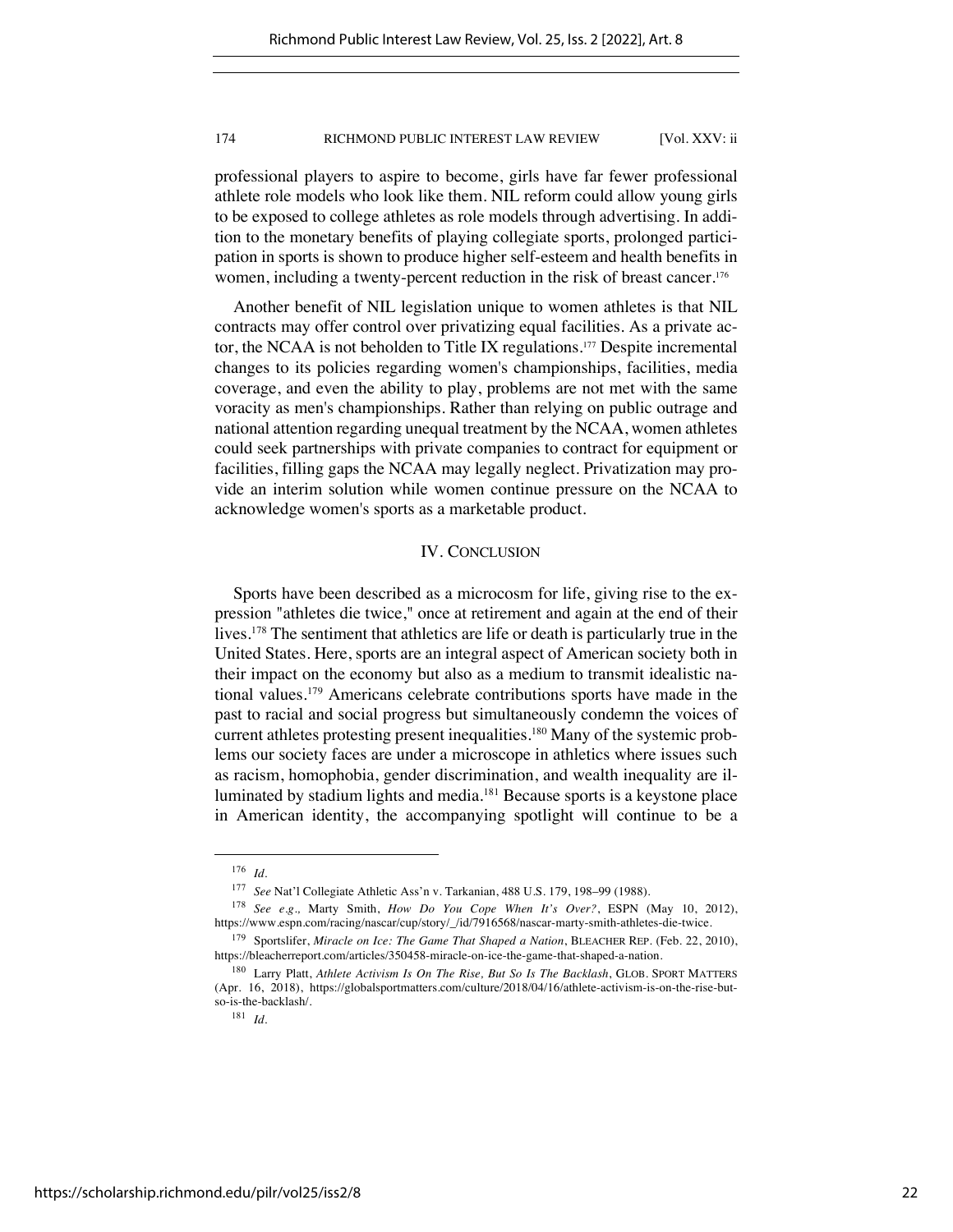vehicle for greater societal change.

While name, image, and likeness reform is not a holistic solution to gender inequity in athletics, its use may offer both real change as well as a symbolic shift in how Americans view women athletes. NIL reform offers young athletes agency in their playing careers, especially for female athletes who otherwise would be unable to monetize a career in sports. The very real monetary shift is already taking place as the earnings gap between men and women in college sports is predicted to shrink. Symbolically, the spotlight on women and their NIL deals, as well as the deals themselves, may bring a change in how Americans view women athletes. Economic potential is entwined with measures of athletic prowess, so much so, that revenue earning, or lack thereof, becomes either an attractor or repellant to watching sports.182 There is a direct correlation between the highest-earning athletes and the mostwatched.<sup>183</sup> NIL already is pushing media to cover women athletes more as they sign high-earning deals. NIL also privatizes what Title IX cannot account for. As the NCAA and other private actors, like broadcasters, are not required to offer equal opportunity, NIL deals may be able to fill in gaps. Women may contract for their own equipment, or facility sponsors may even contract with entire teams.184

NIL law continues to develop as states pass bills and universities draft interim guidance for their athletes. The lack of clarity may be a barrier for NIL to reach its fullest potential as an avenue for equality. There is minimal guidance from the NCAA, and state laws differ in their application of NIL. Uniformity is likely coming, as intercollegiate sports, by nature, are interstate. Congressional proposals for federal NIL legislation establishing a national standard would offer consistency for student-athletes. Federal legislation may change the extent to which women athletes are able to control their ability to seek NIL arrangements privately. If federal legislation is passed that is more institution friendly, it may limit athletes in non-revenue generating sports NIL potential.<sup>185</sup> Alternatively, federal legislation may codify the existing state of NIL, or even go so far as to include gender equity concerns within the legislation.

Because NIL is a developing area of athletics and the law, only time will

<sup>182</sup> Fred Bowen, *Why Do Some Athletes Make Millions? Because Fans Support Them.*, WASH. POST (July 26, 2017), https://www.washingtonpost.com/lifestyle/kidspost/why-do-some-athletes-make-millions-because-fans-support- them/2017/07/26/f743ae7e-70b6-11e7-8f39-eeb7d3a2d304\_story.html. <sup>183</sup> *Id.*

<sup>184</sup> Zach Koons, *Report: Entire College Football Team Offered Massive Deal*, THE SPUN (July 6, 2021), https://thespun.com/acc/miami-fl/report-miami-offered-massive-nil-deal-american-top-team.

<sup>185</sup> Dan Murphy, *Bipartisan Federal NIL Bill Introduced for College Sports*, ESPN (Sept. 24, 2020), https://www.espn.com/college-sports/story/\_/id/29961059/bipartisan-federal-nil-bill-introduced-collegesports (discussing a failed NIL bill which would have favored institutional involvement in NIL deals).